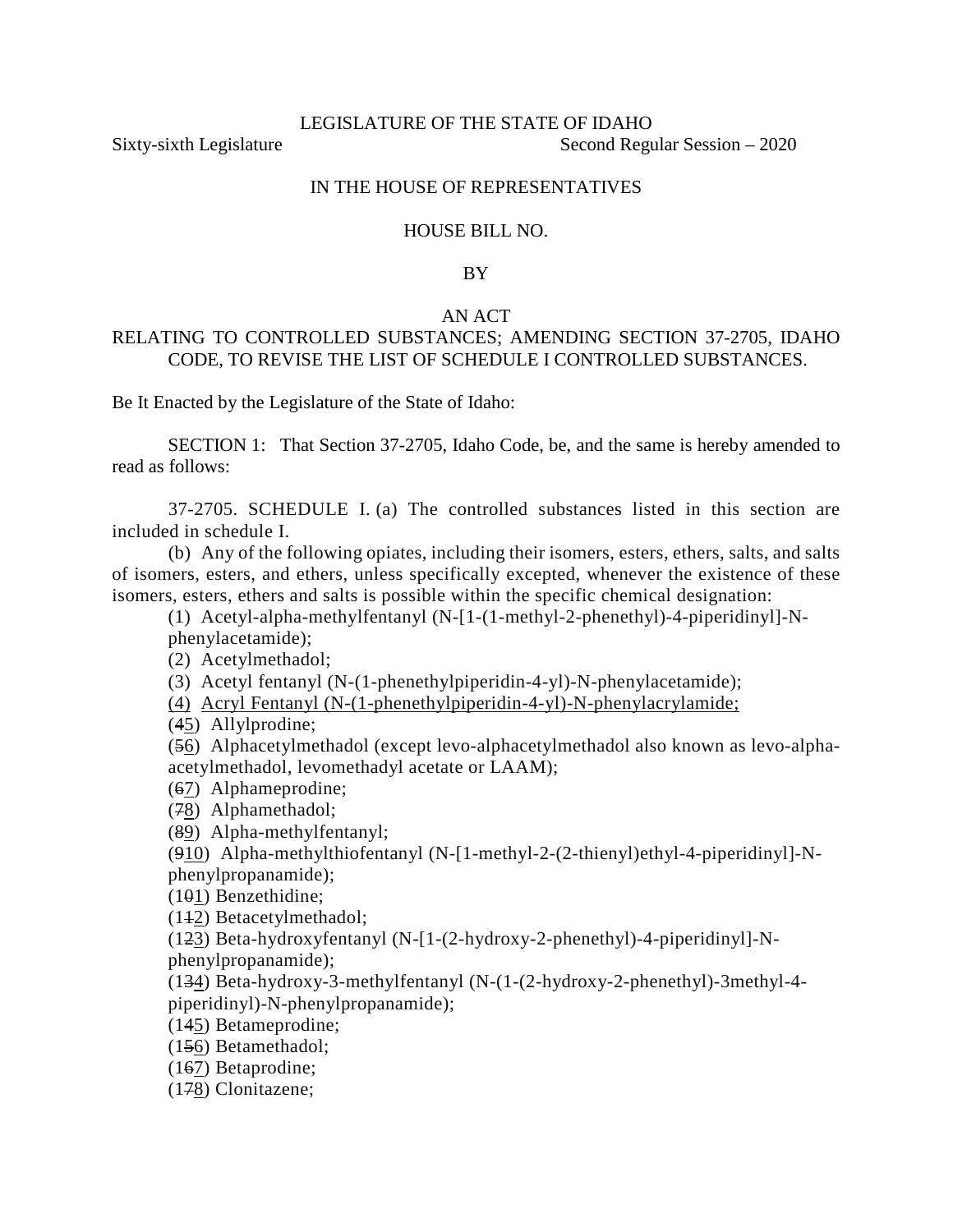phenylcyclopentanecarboxamide);

phenylcyclopropanecarboxamide);

(201) Dextromoramide;

(212) Diampromide;

(223) Diethylthiambutene;

(234) Difenoxin;

(245) Dimenoxadol;

(256) Dimepheptanol;

(267) Dimethylthiambutene;

(278) Dioxaphetyl butyrate;

(289) Dipipanone;

(2930) Ethylmethylthiambutene;

(301) Etonitazene;

(312) Etoxeridine;

(323) Fentanyl-related substances. "Fentanyl-related substances" means any substance not otherwise listed and for which no exemption or approval is in effect under section 505 of the federal food, drug, and cosmetic act, 21 U.S.C. 355, and that is structurally related to fentanyl by one (1) or more of the following modifications:

i. Replacement of the phenyl portion of the phenethyl group by any monocycle, whether or not further substituted in or on the monocycle;

ii. Substitution in or on the phenethyl group with alkyl, alkenyl, alkoxyl, hydroxyl, halo, haloalkyl, amino, or nitro groups;

iii. Substitution in or on the piperidine ring with alkyl, alkenyl, alkoxyl, ester, ether, hydroxyl, halo, haloalkyl, amino, or nitro groups;

iv. Replacement of the aniline ring with any aromatic monocycle, whether or not further substituted in or on the aromatic monocycle; and/or

v. Replacement of the N-propionyl group by another acyl group;

(34) 4-Fluoroisobutyryl fentanyl (N-(4-fluorophenyl)-N-(1-phenethylpiperidin-4-yl) isobutyramide;

(35) Furanyl fentanyl (N-(1-phenethylpiperidin-4-yl)-N-phenylfuran-2-carboxamide; (336) Furethidine;

(347) Hydroxypethidine;

(358) Isobutyryl fentanyl (N-(1-phenethylpiperidin-4-yl)-N-phenylisobutyramide);

(369) Ketobemidone;

(3740) Levomoramide;

(3841) Levophenacylmorphan;

(3942) 3-Methylfentanyl;

(403) 3-methylthiofentanyl (N-[(3-methyl-1-(2-thienyl)ethyl-4-piperidinyl]-N-

phenylpropanamide);

(414) Morpheridine;

(425) MPPP (1-methyl-4-phenyl-4-propionoxypiperidine);

(436) MT-45 (1-cyclohexyl-4- (1,2-diphenylethyl)piperazine);

(447) Noracymethadol;

(458) Norlevorphanol;

(189) Cyclopentyl fentanyl (N-(1-phenethylpiperidin-4-yl)-N-

(1920) Cyclopropyl fentanyl (N-(1-phenethylpiperidin-4-yl)-N-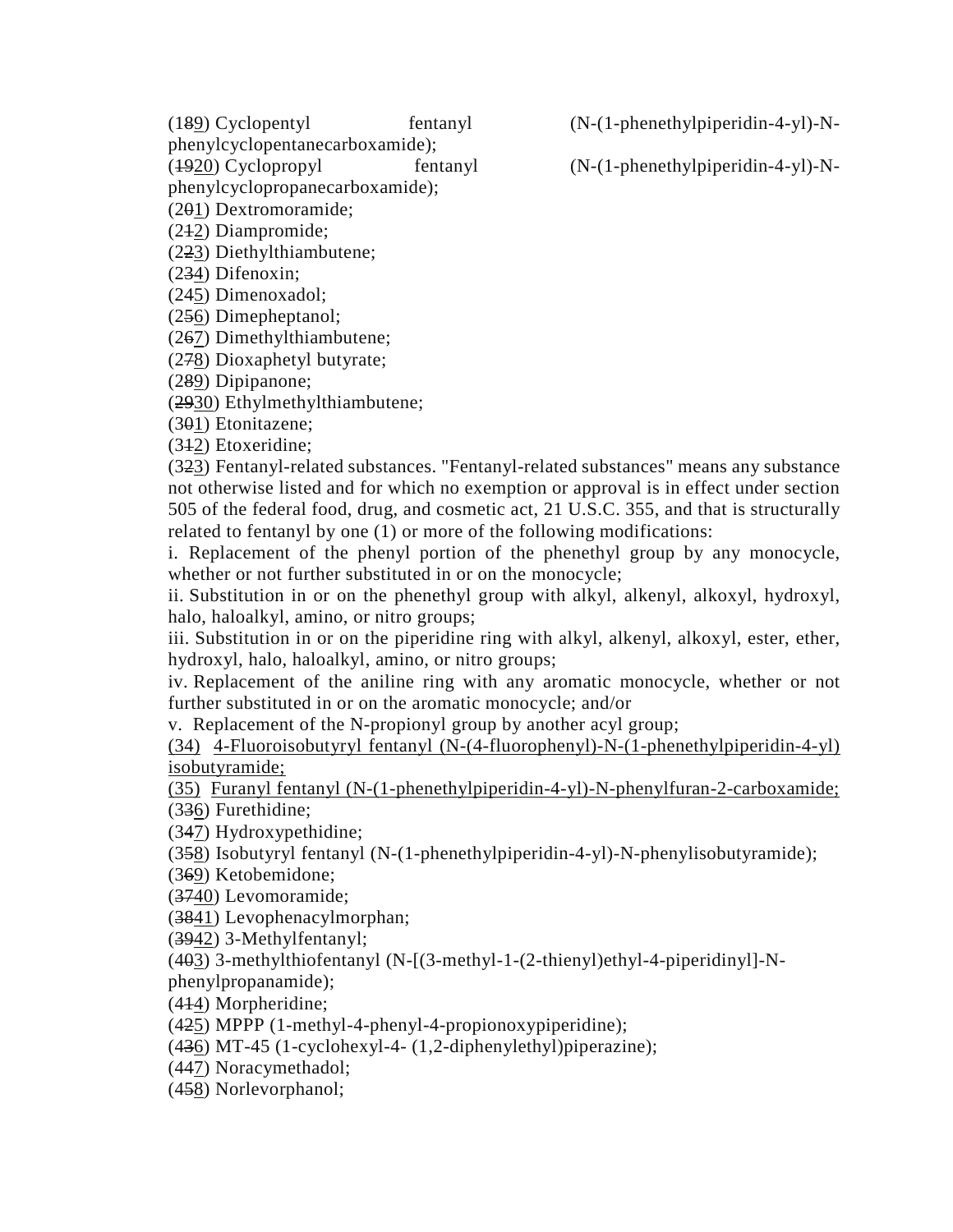(469) Normethadone;

 $(4750)$  Norpipanone;<br> $(4851)$  Ocfentanil

 $(N-(2-fluorophenyl)-2-methoxy-N-(1-phenethylpiperidin-4-yl)$ acetamide);

(4952) Para-chloroisobutyryl fentanyl (N-(4-chlorophenyl)-N-(1-phenethylpiperidin-4-yl) isobutyramide);

(503) Para-fluorobutyryl fentanyl (N-(4-fluorophenyl)-N-(1-phenethylpiperidin-4-yl) butyramide);

(514) Para-fluorofentanyl (N-(4-fluorophenyl)-N-[1-(2-phenethyl)-4-piperidinyl] propanamide);

(525) Para-methoxybutyryl fentanyl (N-(4-methoxyphenyl)-N-(1-phenethylpiperidin-4-yl) butyramide);

(536) PEPAP (1-(-2-phenethyl)-4-phenyl-4-acetoxypiperidine);

(547) Phenadoxone;

(558) Phenampromide;

(569) Phenomorphan;

(5760) Phenoperidine;

(5861) Piritramide;

(5962) Proheptazine;

(603) Properidine;

(614) Propiram;

(625) Racemoramide;

(66) Tetrahydrofuranyl fentanyl (N-(1-phenethylpiperidine-4-yl)-Nphenyltetrahydrofuran-2-carboxamide;

(637) Thiofentanyl (N-phenyl-N-[1-(2-thienyl)ethyl-4-piperidinyl]-propanamide);

(648) Tilidine;

(659) Trimeperidine;

(6670) u-47700 (3,4-Dichloro-N-[2-(dimethylamino)cyclohexyl]-Nmethylbenzamide);

(671) Valeryl fentanyl (N-(1-phenethylpiperidin-4-yl)-N-phenylpentanamide).

(c) Any of the following opium derivatives, their salts, isomers and salts of isomers, unless specifically excepted, whenever the existence of these salts, isomers and salts of isomers is possible within the specific chemical designation:

(1) Acetorphine;

- (2) Acetyldihydrocodeine;
- (3) Benzylmorphine;
- (4) Codeine methylbromide;
- (5) Codeine-N-Oxide;
- (6) Cyprenorphine;
- (7) Desomorphine;
- (8) Dihydromorphine;
- (9) Drotebanol;

(10) Etorphine (except hydrochloride salt);

(11) Heroin;

(12) Hydromorphinol;

(13) Methyldesorphine;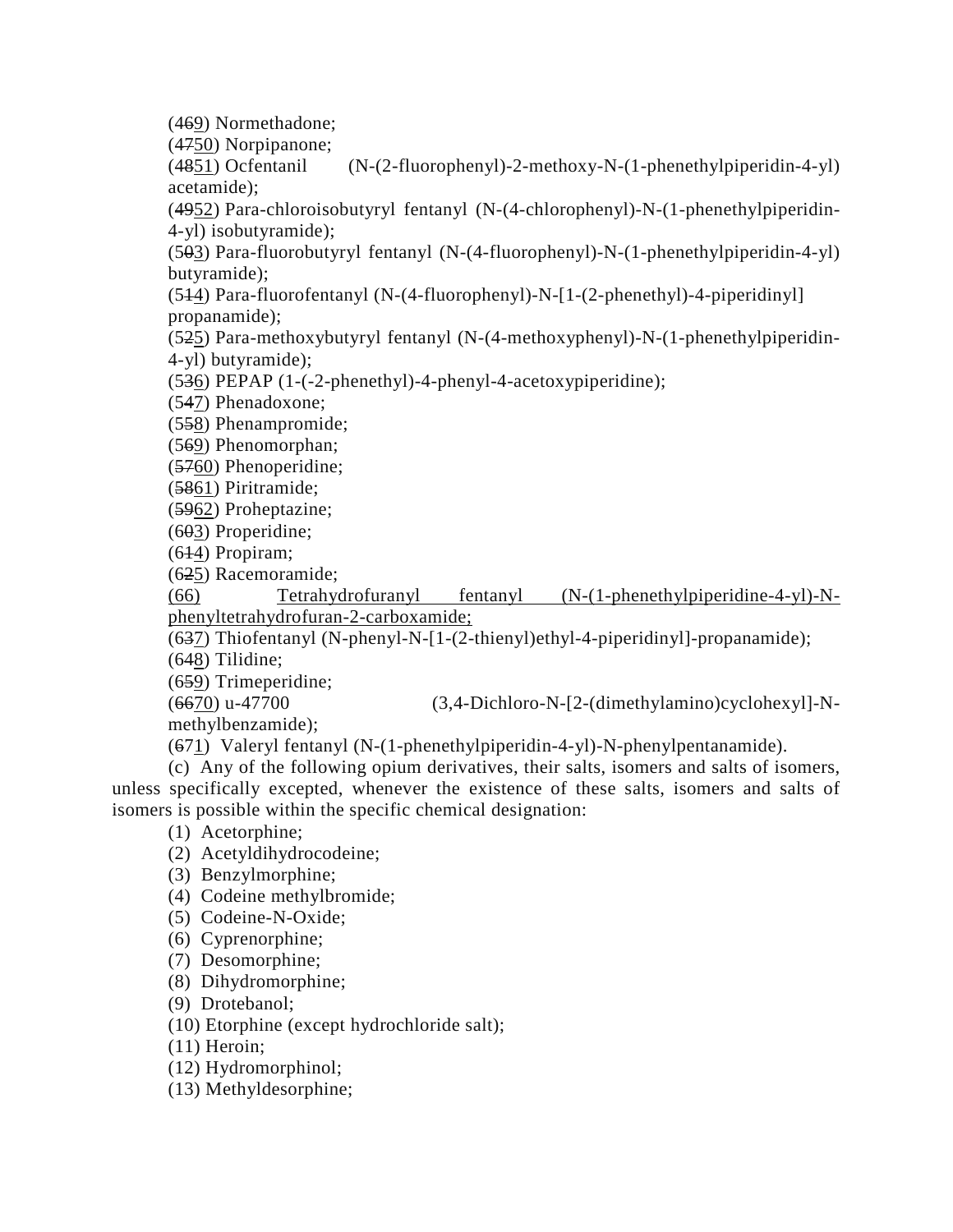(14) Methyldihydromorphine;

(15) Morphine methylbromide;

(16) Morphine methylsulfonate;

(17) Morphine-N-Oxide;

(18) Myrophine;

(19) Nicocodeine;

(20) Nicomorphine;

(21) Normorphine;

(22) Pholcodine;

(23) Thebacon.

(d) Hallucinogenic substances. Any material, compound, mixture or preparation which contains any quantity of the following hallucinogenic substances, their salts, isomers and salts of isomers, unless specifically excepted, whenever the existence of these salts, isomers, and salts of isomers is possible within the specific chemical designation (for purposes of this paragraph only, the term "isomer" includes the optical, position and geometric isomers):

(1) Dimethoxyphenethylamine, or any compound not specifically excepted or listed in another schedule that can be formed from dimethoxyphenethylamine by replacement of one (1) or more hydrogen atoms with another atom(s), functional group(s) or substructure(s) including, but not limited to, compounds such as DOB, DOC, 2C-B, 25B-NBOMe;

(2) Methoxyamphetamine or any compound not specifically excepted or listed in another schedule that can be formed from methoxyamphetamine by replacement of one (1) or more hydrogen atoms with another atom(s), functional group(s) or substructure(s) including, but not limited to, compounds such as PMA and DOM;

(3) 5-methoxy-3,4-methylenedioxy-amphetamine;

(4) 5-methoxy-N,N-diisopropyltryptamine;

(5) Amphetamine or methamphetamine with a halogen substitution on the benzyl ring, including compounds such as fluorinated amphetamine and fluorinated methamphetamine;

(6) 3,4-methylenedioxy amphetamine;

(7) 3,4-methylenedioxymethamphetamine (MDMA);

(8) 3,4-methylenedioxy-N-ethylamphetamine (also known as N-ethyl-alpha-methyl-

3,4 (methylenedioxy) phenethylamine, and N-ethyl MDA, MDE, MDEA);

(9) N-hydroxy-3,4-methylenedioxyamphetamine (also known as N-hydroxy-alpha-

methyl-3,4(methylenedioxy) phenethylamine, and N-hydroxy MDA);

(10) 3,4,5-trimethoxy amphetamine;

(11) 5-methoxy-N,N-dimethyltryptamine (also known as 5-methoxy-3-2[2- (dimethylamino)ethyl]indole and 5-MeO-DMT);

(12) Alpha-ethyltryptamine (some other names: etryptamine, 3-(2 aminobutyl) indole);

(13) Alpha-methyltryptamine;

(14) Bufotenine;

(15) Diethyltryptamine (DET);

(16) Dimethyltryptamine (DMT);

(17) Ibogaine;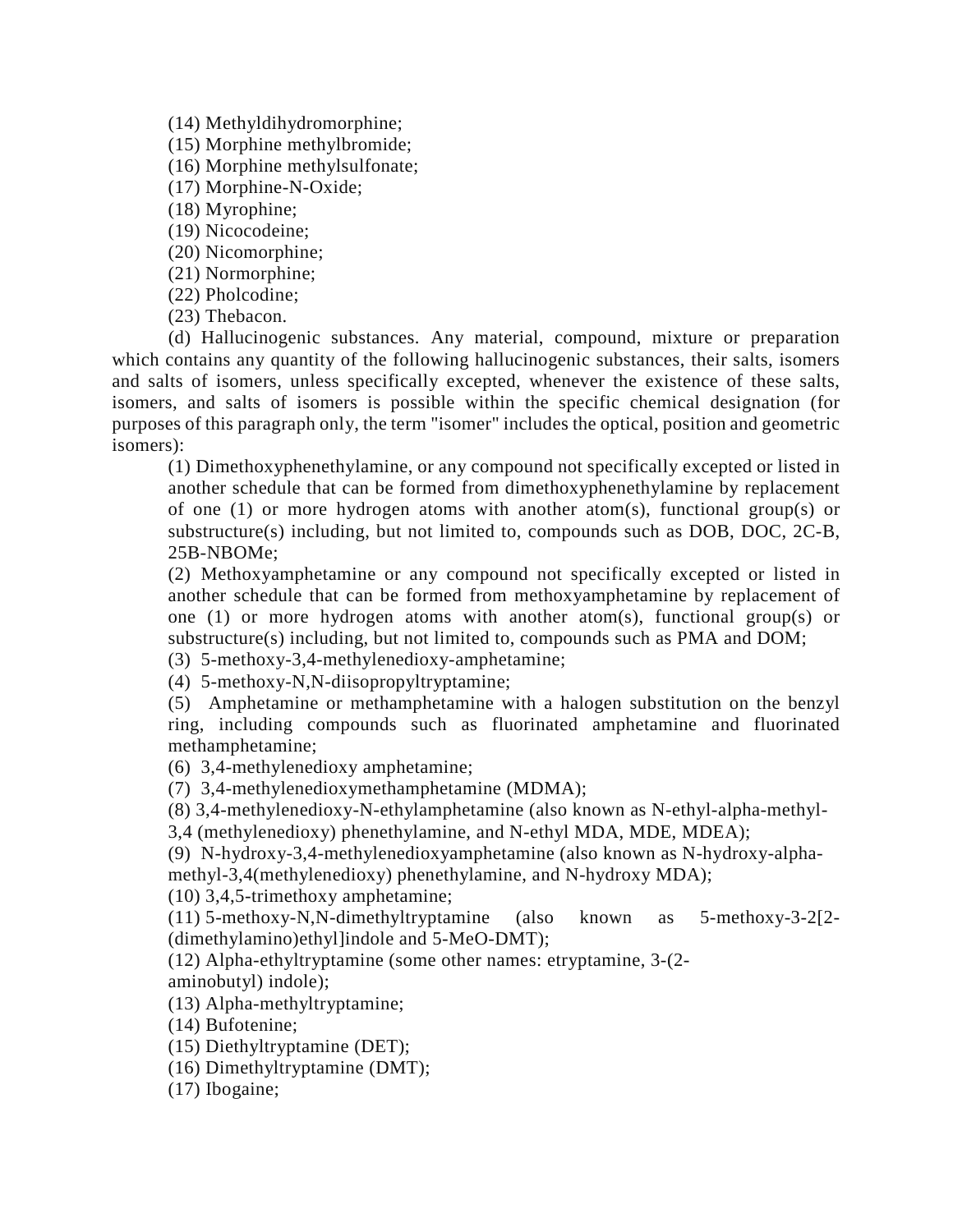(18) Lysergic acid diethylamide;

(19) Marihuana;

(20) Mescaline;

(21) Parahexyl;

(22) Peyote;

(23) N-ethyl-3-piperidyl benzilate;

(24) N-methyl-3-piperidyl benzilate;

(25) Psilocybin;

(26) Psilocyn;

(27) Tetrahydrocannabinols or synthetic equivalents of the substances contained in the plant, or in the resinous extractives of Cannabis, sp. and/or synthetic substances, derivatives, and their isomers with similar chemical structure such as the following: i. Tetrahydrocannabinols:

a.  $\Delta^{-1}$  cis or trans tetrahydrocannabinol, and their optical isomers, excluding dronabinol in sesame oil and encapsulated in either a soft gelatin capsule or in an oral solution in a drug product approved by the U.S. Food and Drug Administration.

b.  $\Delta^{6}$  cis or trans tetrahydrocannabinol, and their optical isomers.

c.  $\Delta^{3,4}$  cis or trans tetrahydrocannabinol, and its optical isomers. (Since nomenclature of these substances is not internationally standardized, compounds of these structures, regardless of numerical designation of atomic positions are covered.)

d. [(6aR,10aR)-9-(hydroxymethyl)-6,6-dimethyl-3-(2methyloctan-2-yl)-6a,7,10,10atetrahydrobenzo[c]chromen-1-o1)], also known as 6aR-trans-3-(1,1-dimethylheptyl)- 6a,7,10,10a-tetrahydro-1-hydroxy-6,6-dimethyl-6H-dibenzo[b,d]pyran-9-methanol (HU-210) and its geometric isomers (HU211 or dexanabinol).

ii. The following synthetic drugs:

a. Any compound structurally derived from (1H-indole-3-yl)(cycloalkyl, cycloalkenyl, aryl)methanone, or (1H-indole-3-yl)(cycloalkyl, cycloalkenyl, aryl)methane, or (1Hindole-3-yl)(cycloalkyl, cycloalkenyl, aryl), methyl or dimethyl butanoate, aminomethyl (or dimethyl)-1-oxobutan-2-yl) carboxamide by substitution at the nitrogen atoms of the indole ring or carboxamide to any extent, whether or not further substituted in or on the indole ring to any extent, whether or not substituted to any extent in or on the cycloalkyl, cycloalkenyl, aryl ring(s) (substitution in the ring may include, but is not limited to, heteroatoms such as nitrogen, sulfur and oxygen).

b. N-(1-amino-3-methyl-1-oxobutan-2-yl)-1-(5-fluoropentyl)-1 H-indazole-3 carboxamide (5F-AB-PINACA);

c. 1-(1.3-Benzodioxol-5-yl)-2-(ethylamino)-pentan-1-one (N-ethylpentylone, Ephylone);

d. 1-(4-Cyanobutyl)-N-(2-phenylpropan-2-yl)-1 H-indazole-3-carboxamide (4-cncumyl-BUTINACA;

e. Ethyl 2-(1-(5-fluoropentyl)-1H-indazole-3carboxamido)-3,3-dimethylbutanoate \* (5f-edmbpinaca);

 $(f)$  (1-(4-fluorobenzyl)-1H-indol-3-yl)(2,2,3,3tetramethylcyclopropyl)methanone  $(fub-144);$ 

(g) 1-(5-fluoropentyl)-N-(2-phenylpropan-2-yl)-1H- indazole-3-carboxamide (5fcumyl-pinaca; sgt25);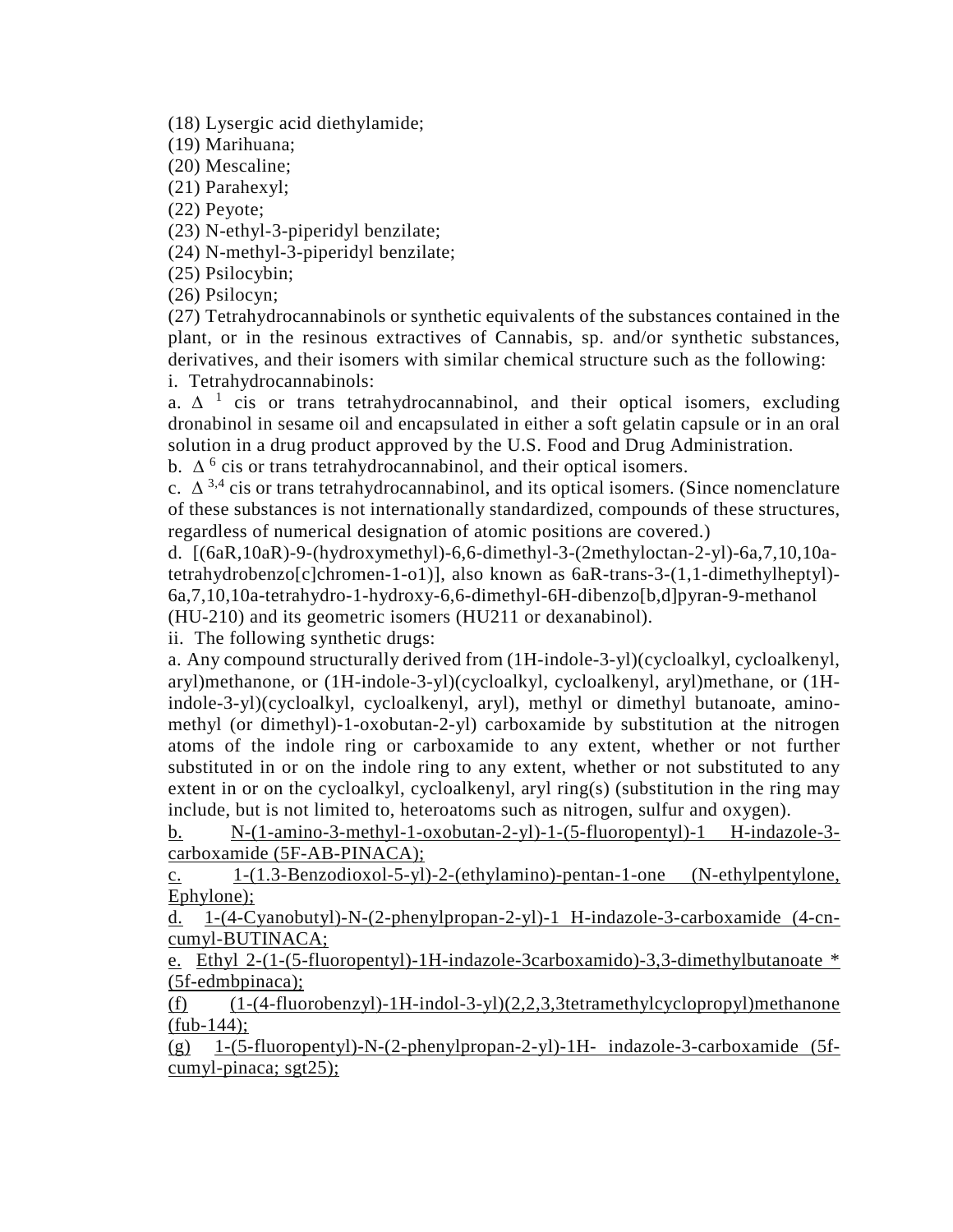(h)  $(1-(5-fluoropently)-N-(2-phenylpropan-2-yl)-1$  H-pyrrolo[2.3-B]pyridine-3carboxamide(5fcumyl-P7AICA);

(i) Methyl 2-(1-(cyclohexylmethyl)-1 H-indole-3-carboxamido)-3-metyhlbutanoate (MMB-CHMICA, AMB-CHMICA);

(j) Methyl 2-(1-(5-fluoropentyl)-1H-indole-3carboxamido)-3,3-dimethylbutanoate (5f-mdmbpica);

(k) N-(adamantan-1-yl)-1-(4-fluorobenzyl)-1H-indazole3-carboxamide (fub-akb48; fub-apinaca);

(l) Napthalen-1-yl 1-(5-fluoropentyl)-1 H-indole-3-carboxylate (NM2201; CBL2201).

bm. Any compound structurally derived from 3-(1-naphthoyl)pyrrole by substitution at the nitrogen atom of the pyrrole ring to any extent, whether or not further substituted in the pyrrole ring to any extent, whether or not substituted in the naphthyl ring to any extent.

cn. Any compound structurally derived from 1-(1-naphthylmethyl)indene by substitution at the 3-position of the indene ring to any extent, whether or not further substituted in the indene ring to any extent, whether or not substituted in the naphthyl ring to any extent.

do. Any compound structurally derived from 3-phenylacetylindole by substitution at the nitrogen atom of the indole ring to any extent, whether or not further substituted in the indole ring to any extent, whether or not substituted in the phenyl ring to any extent.

ep. Any compound structurally derived from 2-(3-hydroxycyclohexyl)phenol by substitution at the 5-position of the phenolic ring to any extent, whether or not substituted in the cyclohexyl ring to any extent.

fq. Any compound structurally derived from 3-(benzoyl)indole structure with substitution at the nitrogen atom of the indole ring to any extent, whether or not further substituted in the indole ring to any extent and whether or not substituted in the phenyl ring to any extent.

 $g_r$ . [2,3-dihydro-5-methyl-3-(4-morpholinylmethyl)pyrrolo[1,2,3-de]-1,4-

benzoxazin-6-yl]-1-napthalenylmethanone (WIN-55,212-2).

hs. 3-dimethylheptyl-11-hydroxyhexahydrocannabinol (HU-243).

it. [(6S, 6aR, 9R, 10aR)-9-hydroxy-6-methyl-3-[(2R)-5-phenylpentan-2-yl]oxy-

5,6,6a,7,8,9,10,10a-octahydrophenanthridin-1-yl]acetate (CP 50,5561).

(28) Ethylamine analog of phencyclidine:N-ethyl-1-phenylcyclohexylamine (1 phenylcyclohexyl) ethylamine; N-(1-

phenylcyclohexyl) ethylamine, cyclohexamine, PCE;

(29) Pyrrolidine analog of phencyclidine: 1-(phenylcyclohexyl) -

pyrrolidine, PCPy, PHP;

(30) Thiophene analog of phencyclidine 1-[1-(2-thienyl)-cyclohexyl]-piperidine, 2 thienylanalog of phencyclidine, TPCP, TCP;

(31) 1-[1-(2-thienyl) cyclohexyl] pyrrolidine another name: TCPy;

(32) Spores or mycelium capable of producing mushrooms that contain psilocybin or psilocin.

(e) Unless specifically excepted or unless listed in another schedule, any material, compound, mixture or preparation which contains any quantity of the following substances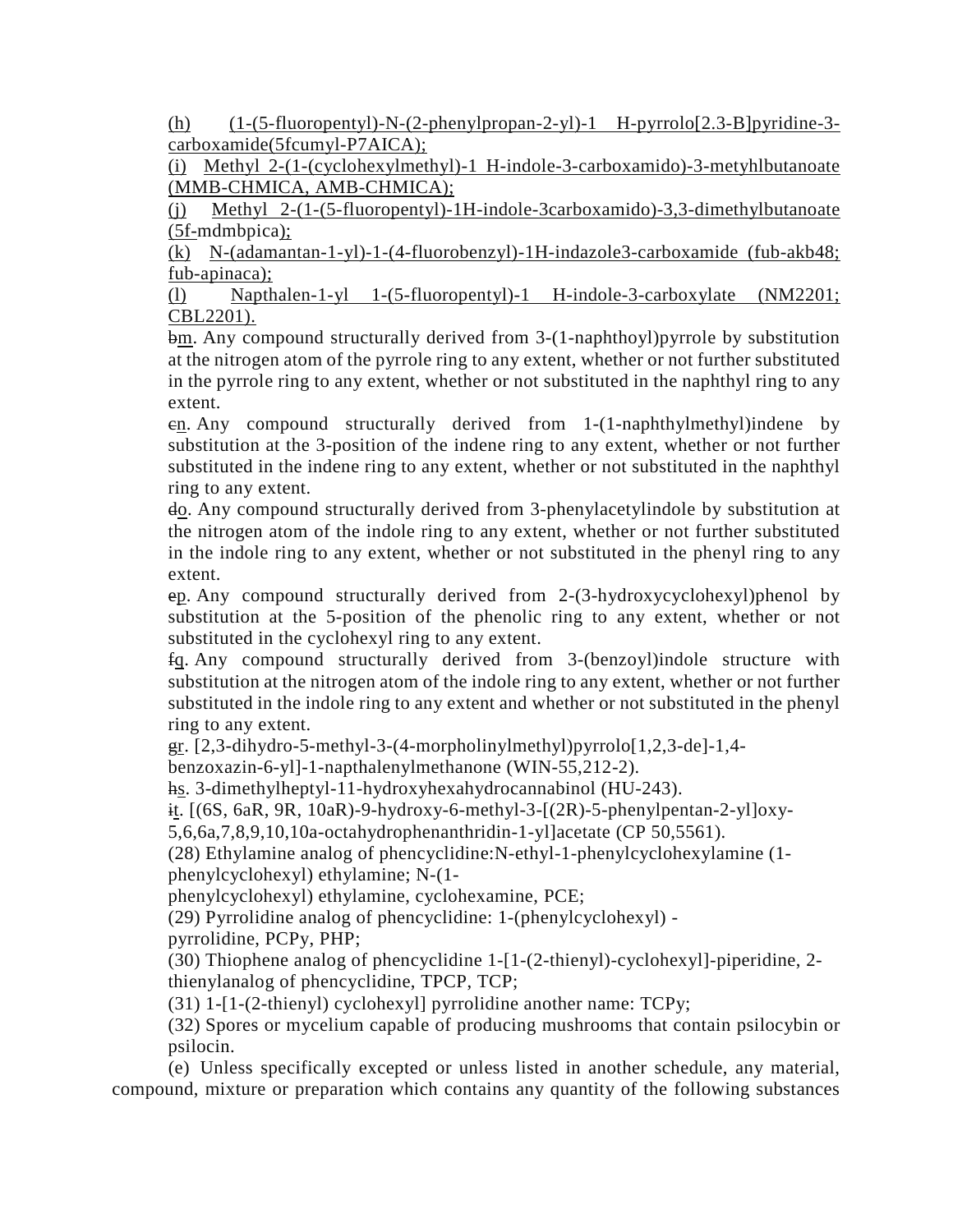having a depressant effect on the central nervous system, including its salts, isomers, and salts of isomers whenever the existence of such salts, isomers, and salts of isomers is possible within the specific chemical designation:

(1) Gamma hydroxybutyric acid (some other names include GHB; gammahydroxybutyrate, 4-hydroxybutyrate; 4-

hyroxybutanoic acid; sodium oxybate; sodium oxybutyrate);

(2) Flunitrazepam (also known as "R2," "Rohypnol");

- (3) Mecloqualone;
- (4) Methaqualone.

(f) Stimulants. Unless specifically excepted or unless listed in another schedule, any material, compound, mixture, or preparation which contains any quantity of the following substances having a stimulant effect on the central nervous system, including its salts, isomers, and salts of isomers:

(1) Aminorex (some other names: aminoxaphen, 2-amino-5-phenyl-2-

oxazoline, or 4,5-dihydro-5-phenyl-2-oxazolamine);

(2) Cathinone (some other names: 2-amino-1-phenol-1-propanone, alphaaminopropiophenone, 2-aminopropiophenone and norephedrone);

(3) Substituted cathinones. Any compound, except bupropion or compounds listed under a different schedule, structurally derived from 2-aminopropan-1-one by substitution at the 1-position with either phenyl, naphthyl or thiophene ring systems, whether or not the compound is further modified in any of the following ways:

i. By substitution in the ring system to any extent with alkyl, alkylenedioxy, alkoxy, haloalkyl, hydroxyl or halide substituents, whether or not further substituted in the ring system by one (1) or more other univalent substituents;

ii. By substitution at the 3-position with an acyclic alkyl substituent;

iii. By substitution at the 2-amino nitrogen atom with alkyl, dialkyl, benzyl or methoxybenzyl groups, or by inclusion of the 2-amino nitrogen atom in a cyclic structure.

(4) Alpha-pyrrolidinoheptaphenone\* (PV8);

(5) Alpha-pyrrolidinohexanophenone \* (a-php);

(6) 4-chloro-alpha-pyrrolidinovalerophenone \* (4chloro-a-pvp);

(47) Fenethylline;

(58) Methcathinone (some other names: 2-(methyl-amino)-propiophenone, alpha- (methylamino)-propiophenone, N-methylcathinone, AL-464, AL-422, AL-463 and UR1423);

(69) (+/-)cis-4-methylaminorex [(+/-)cis-4,5-dihydro-4-methyl-5-phenyl-2 oxazolamine];

(10) 4-methyl-alpha-ethylaminopentiophenone \* (4meap);

(11) 4´-methyl-alpha-pyrrolidinohexiophenone\* (mphp);

(712) N-benzylpiperazine (also known as: BZP, 1-benzylpiperazine);

(813) N-ethylamphetamine;

(14) N-ethylhexedrone \*;

(915) N,N-dimethylamphetamine (also known as: N,N-alpha-trimethylbenzeneethanamine.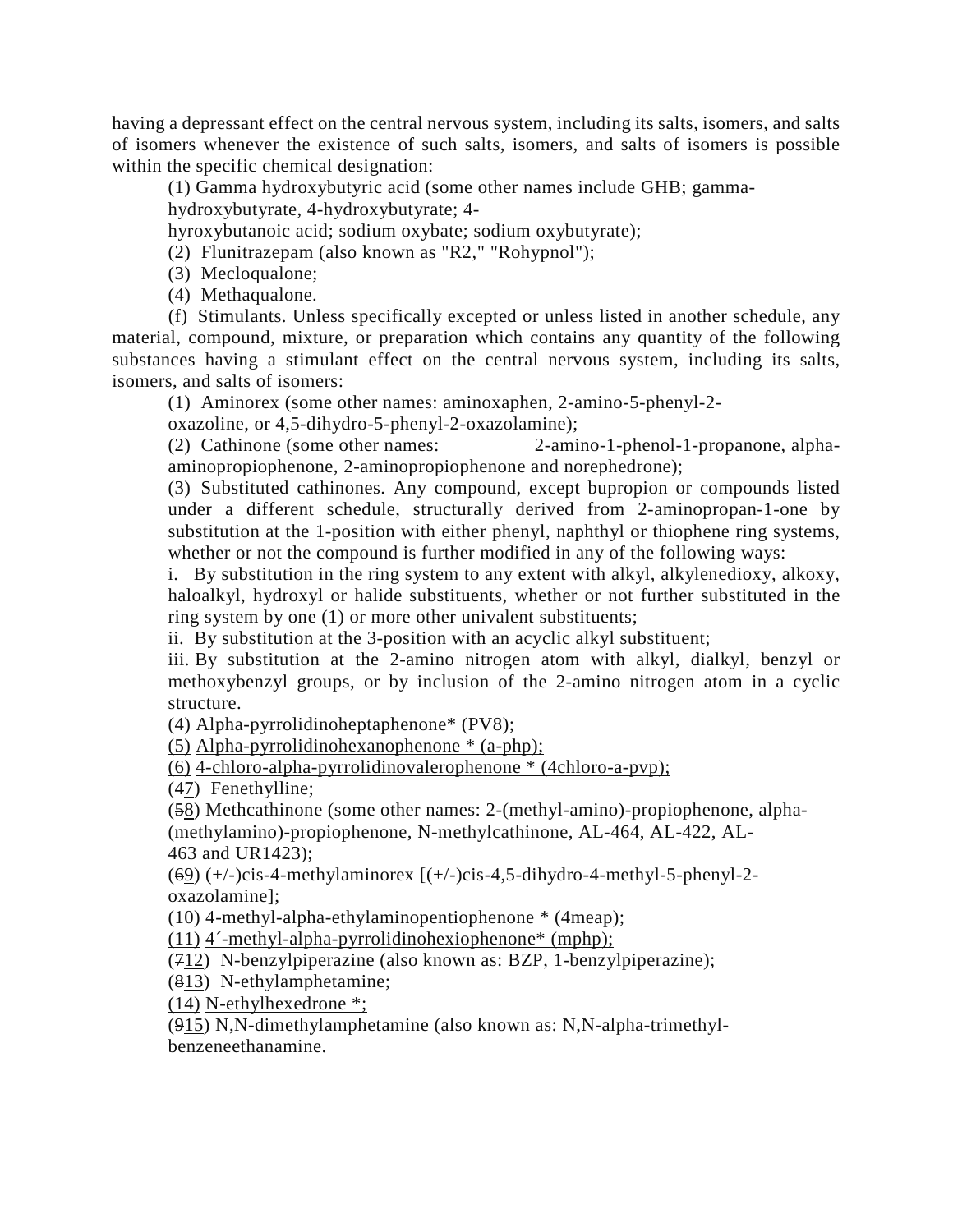### IN THE HOUSE OF REPRESENTATIVES

#### HOUSE BILL NO.

## BY

## AN ACT

RELATING TO PHARMACY PRACTICE; AMENDING SECTION 37-2718, IDAHO CODE, TO REVISE AUTHORITY REGARDING DISCIPLINE; AMENDING SECTION 37- 2744, IDAHO CODE, TO REVISE THE REQUIRED SUPERVISION OF DESTRUCTION OF FORFEITED PROPERTY; AMENDING SECTION 54-1704, IDAHO CODE, TO CLARIFY PHARMACIST PRESCRIBING DEFINITION; AMENDING SECTION 54-1705, IDAHO CODE, TO REVISE DEFINITIONS; AMENDING SECTION 54-1711, IDAHO CODE TO REVISE THE TIME FOR FILLING A BOARD VACANCY; AMENDING SECTION 54-1722, IDAHO CODE, TO REVISE QUALIFICATIONS FOR LICENSURE BY EXAMINATION; AMENDING SECTION 54-1725, IDAHO CODE TO REVISE CONTINUING EDUCATION REQUIREMENTS; REPEALING SECTION 54-1733C, IDAHO CODE; AMENDING SECTION 54-1733D, IDAHO CODE, TO REVISE REQUIREMENTS FOR PRESCRIBING AND ADMINISTERING EPINEPHRINE AUTO-INJECTORS; REPEALING SECTION 54-1733E, IDAHO CODE; REPEALING SECTION 54-1733F, IDAHO CODE; AMENDING SECTION 54-1739, IDAHO CODE, TO REVISE PROSPECTIVE DRUG REVIEW AND COUNSELING REQUIREMENTS AND TO MAKE TECHNICAL CORRECTIONS; AND REPEALING SECTION 54-1768.

Be It Enacted by the Legislature of the State of Idaho:

SECTION 1: That Section 37-2717, Idaho Code, be, and the same is hereby amended to read as follows:

37-2718. DISCIPLINE. (a) A registration under section [37-2717,](https://legislature.idaho.gov/statutesrules/idstat/Title37/T37CH27/SECT37-2717) Idaho Code, may be restricted, suspended or revoked by the board upon a finding that the registrant:

(1) Has furnished false or fraudulent material information in any application filed under this act;

(2) Has been found guilty of a felony or misdemeanor under any state or federal law relating to any controlled substance; or

(3) Has had his federal registration restricted, suspended or revoked;

(4) Has violated this chapter, any rule of the board promulgated under this act, an order of the board or any federal regulation relating to controlled substances; provided, however, that no restriction, revocation or suspension procedure be initiated under this paragraph without the board first giving notice of the procedure to the state licensing board with authority over the registrant's professional license.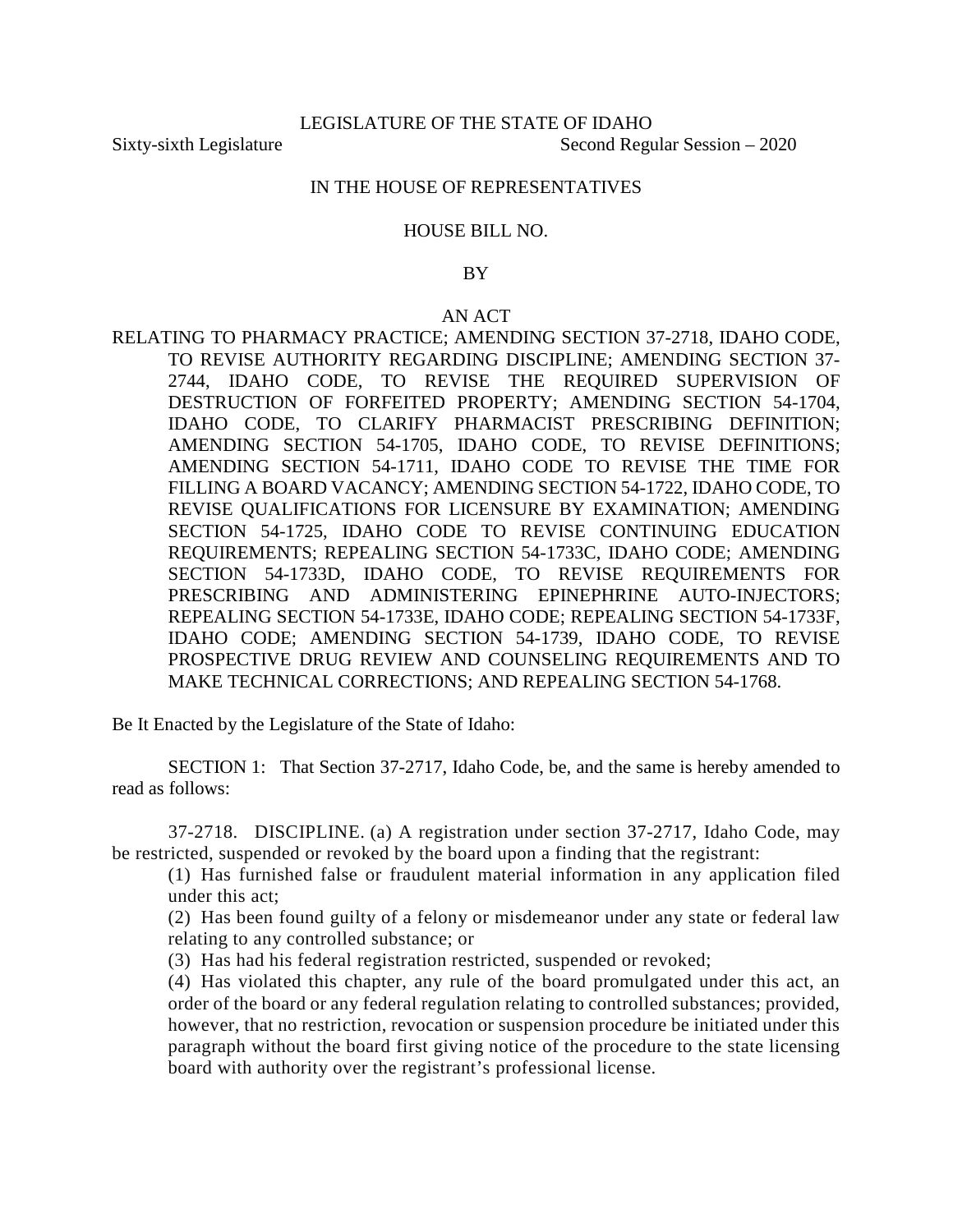(b) The notice required in subsection (a)(4) of this section shall be given immediately in the event action is taken without an order to show cause as allowed under section [37-](https://legislature.idaho.gov/statutesrules/idstat/Title37/T37CH27/SECT37-2719) [2719\(](https://legislature.idaho.gov/statutesrules/idstat/Title37/T37CH27/SECT37-2719)b), Idaho Code. In all other cases, such notice shall be given as early as reasonably practicable without risking compromise of the board's investigation but no later than the earlier of:

(1) Issuance of an order to show cause under section [37-2719\(](https://legislature.idaho.gov/statutesrules/idstat/Title37/T37CH27/SECT37-2719)a), Idaho Code; or

(2) Setting of a hearing for approval of a resolution of the matter through informal proceedings.

(c) Restriction, revocation or suspension procedures arising solely from "practice related issues" shall be referred by the board to such registrant's state licensing board.

(1) Upon such referral, the registrant's state licensing board shall commence such investigation of the referred matter as it deems necessary and shall take action upon the registrant's license or shall inform the board of pharmacy, in writing, that it has investigated the referred matter and has concluded that no action is necessary.

(2) For purposes of this section, the term "practice related issues" refers to issues involving questions regarding the professional conduct of the registrant within the scope of the registrant's profession.

(d) The board may limit the revocation or suspension of a registration to the particular controlled substance with respect to which grounds for revocation or suspension exist.

(e) If the board restricts, suspends or revokes a registration, all pertinent controlled substances owned or possessed by the registrant at the time of the restriction or suspension or the effective date of the revocation order may be placed under seal. No disposition may be made of substances under seal until the time for taking an appeal has elapsed or until all appeals have been concluded unless a court, upon application therefor, orders the sale of perishable substances and the deposit of the proceeds of the sale with the court. Upon a revocation order becoming final, all controlled substances may be forfeited to the state.

(f) The board shall promptly notify the bureau and the state licensing board with authority over the registrant's professional license of all orders restricting, suspending or revoking registration and all forfeitures of controlled substances.

(g) In the event a state licensing board with authority over a registrant's professional license or registration or the drug enforcement administration takes an action against the registrant in any fashion which suspends, restricts, limits or affects the registrant's ability to manufacture, distribute, prescribe, administer, dispense, or conduct research with any controlled substance, the professional licensing board shall promptly notify the board of pharmacy of the action.

(1) Upon such action, the board of pharmacy shall be authorized to issue its order suspending, restricting, limiting or otherwise affecting the registrant's controlled substance registration in the same fashion as the professional licensing board action.

(2) The board of pharmacy order may be issued without further hearing or proceeding, but shall be subject to the effect of any reversal or modification of the professional licensing board action by reason of any appeal or rehearing.

SECTION 2: That Section 37-2744, Idaho Code, be, and the same is hereby amended to read as follows:

37-2744. FORFEITURES. (a) The following are subject to forfeiture: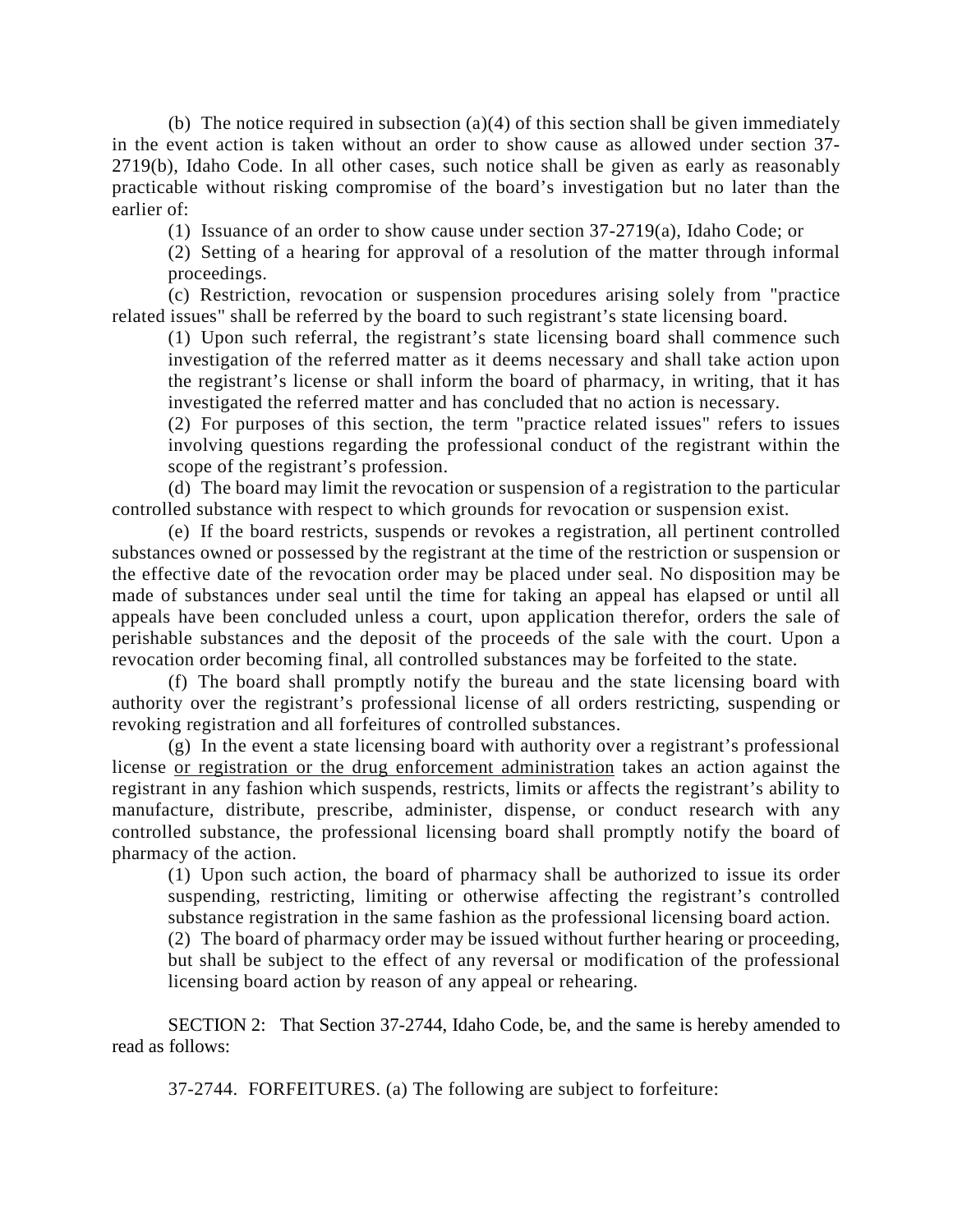(1) All controlled substances that have been manufactured, distributed, dispensed, acquired, possessed or held in violation of this act or with respect to which there has been any act by any person in violation of this act;

(2) All raw materials, products and equipment of any kind that are used, or intended for use, in manufacturing, compounding, processing, delivering, importing, or exporting any controlled substances or counterfeit substances in violation of this act; (3) All property that is used, or intended for use, as a container for property used in

the commission of an act prohibited by section [37-2732B,](https://legislature.idaho.gov/statutesrules/idstat/Title37/T37CH27/SECT37-2732B) [37-2732\(](https://legislature.idaho.gov/statutesrules/idstat/Title37/T37CH27/SECT37-2732)a) or (b), or [37-](https://legislature.idaho.gov/statutesrules/idstat/Title37/T37CH27/SECT37-2737A) [2737A,](https://legislature.idaho.gov/statutesrules/idstat/Title37/T37CH27/SECT37-2737A) Idaho Code;

(4) All conveyances, including aircraft, vehicles, or vessels, that are used, or intended for use, to transport, or in any manner to facilitate the transportation, delivery, receipt or manufacture of substances as prohibited by section [37-2732B,](https://legislature.idaho.gov/statutesrules/idstat/Title37/T37CH27/SECT37-2732B) [37-2732\(](https://legislature.idaho.gov/statutesrules/idstat/Title37/T37CH27/SECT37-2732)a) or (b), or [37-2737A,](https://legislature.idaho.gov/statutesrules/idstat/Title37/T37CH27/SECT37-2737A) Idaho Code, but:

(A) No conveyance used by any person as a common carrier in the transaction of business as a common carrier is subject to forfeiture under this section unless it appears that the owner or other person in charge of the conveyance is a consenting party or privy to a violation of this act;

(B) No conveyance is subject to forfeiture under this section if the owner establishes that he could not have known in the exercise of reasonable diligence that the conveyance was being used, had been used, was intended to be used or had been intended to be used in any manner described in subsection  $(a)(4)$  of this section;

(C) A forfeiture of a conveyance encumbered by a bona fide security interest is subject to the interest of the secured party if the security interest was created without any knowledge or reason to believe that the conveyance was being used, had been used, was intended to be used, or had been intended to be used for the purpose alleged.

(5) All books, records, and research products and materials, including formulas, microfilm, tapes, and data that are used, or intended for use, in violation of this act.

(6) (A) All moneys, currency, negotiable instruments, securities or other items easily liquidated for cash, such as, but not limited to, jewelry, stocks and bonds, or other property described in paragraphs (2) and (3) of this subsection that is found in close proximity to property described in paragraph  $(1)$ ,  $(2)$ ,  $(3)$ ,  $(5)$ ,  $(7)$  or  $(8)$  of this subsection and that has been used or is intended for use in connection with the illegal manufacture, distribution, dispensing or possession of property described in paragraph (1), (2), (3), (5), (7) or (8) of this subsection;

(B) Items described in paragraph (6)(A) of this subsection or other things of value furnished or intended to be furnished by any person in exchange for a contraband controlled substance in violation of this chapter, all proceeds, including items of property traceable to such an exchange, and all moneys or other things of value used or intended to be used to facilitate any violation of this chapter, except that no property shall be forfeited under this paragraph to the extent of the interest of an owner, by reason of any act or omission established by that owner to have been committed or omitted without the knowledge or consent of that owner.

(7) All drug paraphernalia as defined by section [37-2701,](https://legislature.idaho.gov/statutesrules/idstat/Title37/T37CH27/SECT37-2701) Idaho Code.

(8) All simulated controlled substances, which are used or intended for use in violation of this chapter.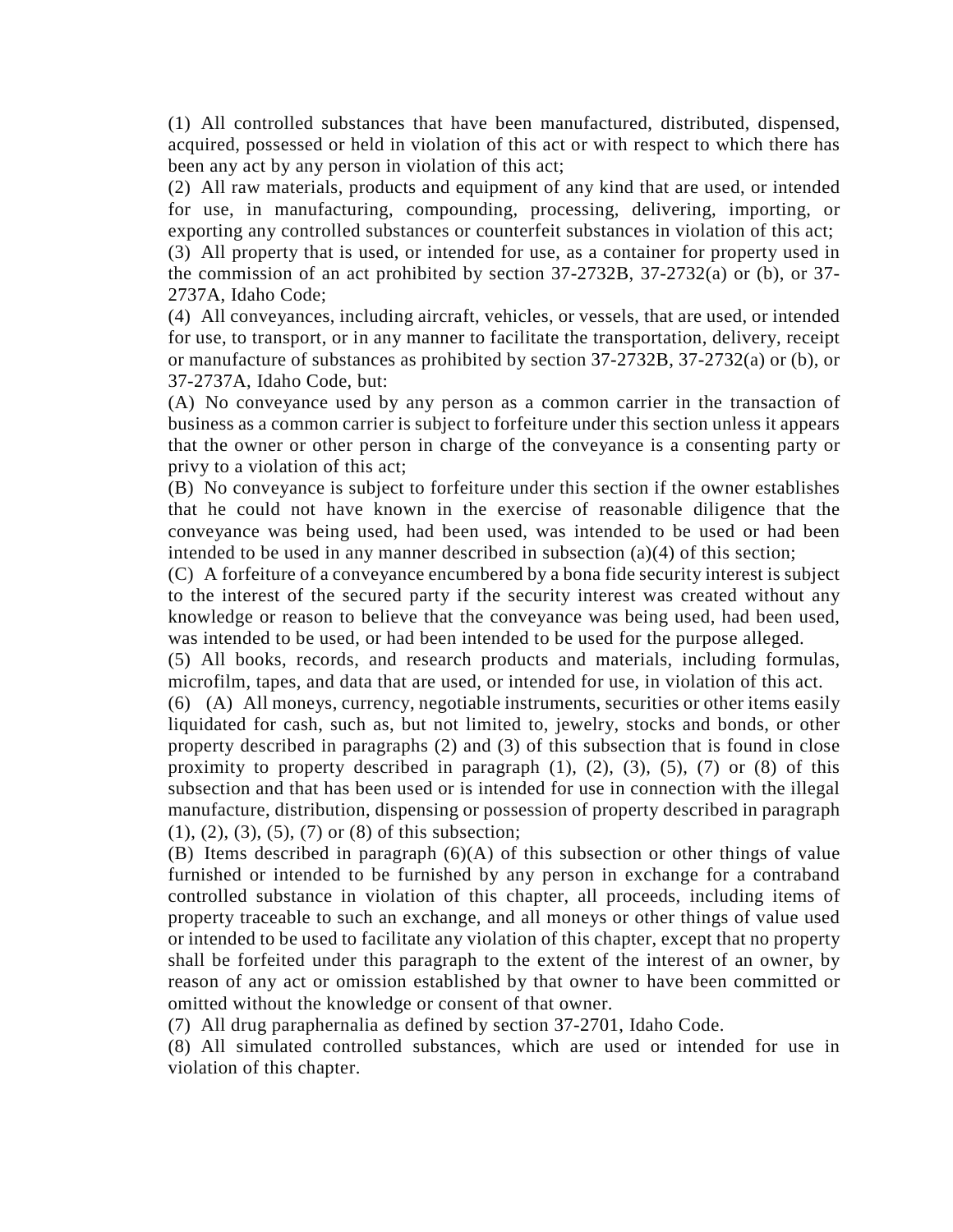(9) All weapons, or firearms, which are used in any manner to facilitate a violation of the provisions of this chapter.

(b) Property subject to forfeiture under this chapter may be seized by the director, or any peace officer of this state, upon process issued by any district court, or magistrate division thereof, having jurisdiction over the property. Seizure without process may be made if:

(1) The seizure is incident to an arrest or a search under a search warrant or an inspection under an administrative inspection warrant;

(2) The property subject to seizure has been the subject of a prior judgment in favor of the state in a criminal racketeering or civil forfeiture proceeding based upon a violation of this chapter;

(3) Probable cause exists to believe that the property is directly or indirectly dangerous to health or safety; or

(4) Probable cause exists to believe that the property was used or is intended to be used in violation of this chapter.

Mere presence or possession of United States currency, without other indicia of criminal activity, is insufficient cause for seizure.

(c) In the event of seizure pursuant to subsection (b) of this section, proceedings under subsection (d) of this section shall be instituted promptly.

(1) When property is seized under this section, the director or the peace officer who seized the property may:

(A) Place the property under seal;

(B) Remove the property to a place designated by it; or

(C) Take custody of the property and remove it to an appropriate location for disposition in accordance with law.

(2) The peace officer who seized the property shall within five (5) days notify the director of such seizure.

(3) In the event of seizure pursuant to subsection (b) of this section, proceedings under subsection (d) of this section shall be instituted within thirty (30) days by the director or appropriate prosecuting attorney.

(d) Property taken or detained under this section may be subject to replevin during the pendency of the forfeiture proceedings upon a hearing and finding by the district court, or magistrate division thereof, having jurisdiction over the forfeiture proceedings, that the property is: (i) reasonably necessary for the owner's employment or personal use, that the property will not be disposed of or used for criminal activity, and that reasonable security has been posted; or (ii) that the seizure violated the provisions of this section. The right of replevin shall terminate upon an order of forfeiture as set forth in this section. Property that is being held that has evidentiary value in the underlying criminal case shall not be subject to replevin. Forfeiture proceedings shall be civil actions against the property subject to forfeiture and the standard of proof shall be preponderance of the evidence.

(1) All property described in paragraphs (1), (7) and (8) of subsection (a) of this section shall be deemed contraband and shall be summarily forfeited to the state. Controlled substances that are seized or come into possession of the state, the owners of which are unknown, shall be deemed contraband and shall be summarily forfeited to the state.

(2) When property described in paragraphs  $(2)$ ,  $(3)$ ,  $(4)$ ,  $(5)$ ,  $(6)$  or  $(9)$  of subsection (a) of this section is seized pursuant to this section, forfeiture proceedings shall be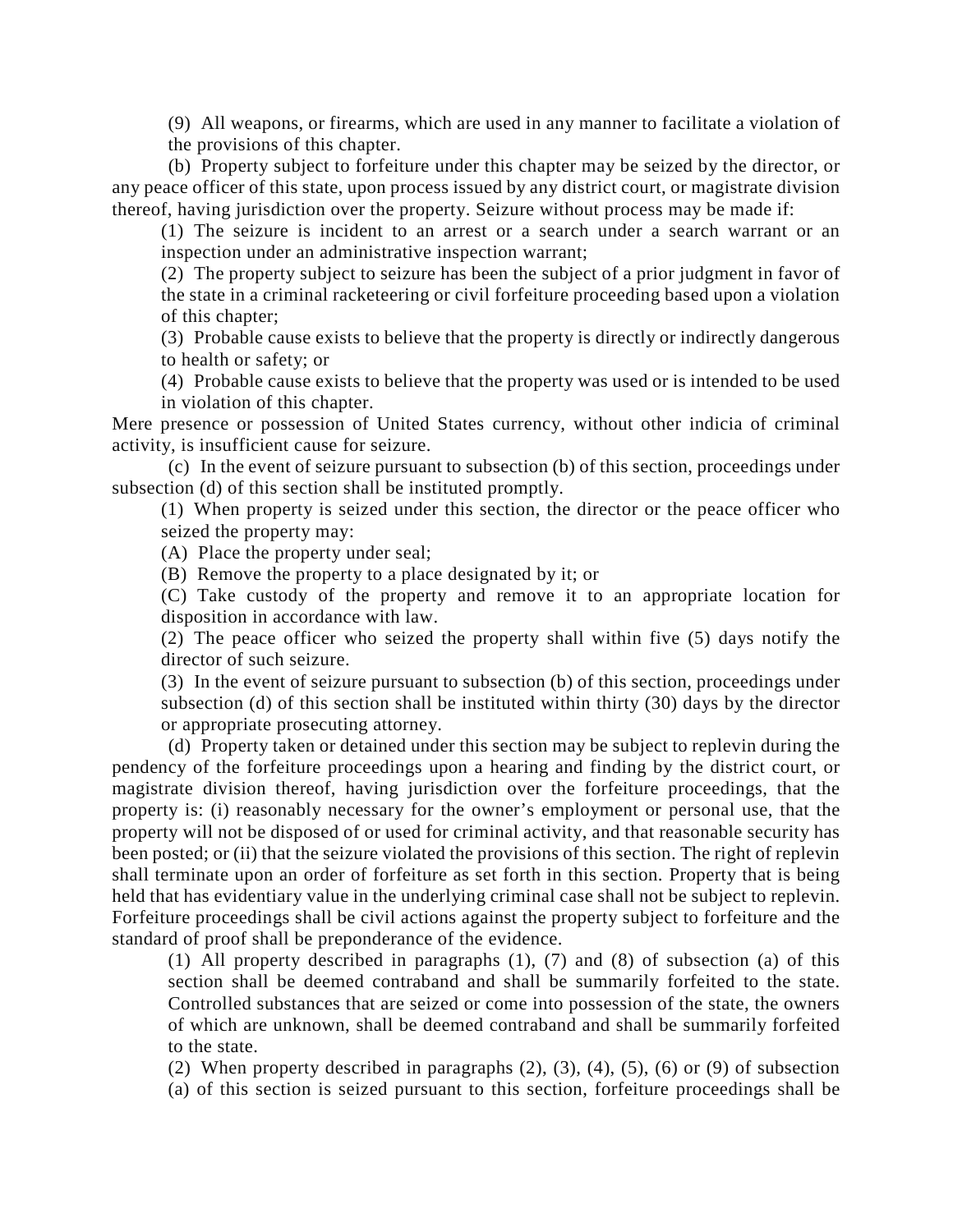filed in the office of the clerk of the district court for the county wherein such property is seized. The procedure governing such proceedings shall be the same as that prescribed for civil proceedings by the Idaho rules of civil procedure. The court shall determine whether such property was used, or intended for use, in violation of this chapter. The court shall also determine whether a property forfeiture is proportionate to the crime alleged, charged or proven. Factors to be considered by the court in making such a determination shall include, but are not limited to, the nature and severity of the crime, the fair market value of the property, the intangible or subjective value of the property, the hardship to the defendant, the effect of forfeiture on the defendant's family or financial circumstances, and any other sanctions or penalties that have been imposed upon the defendant. The court may tailor the forfeiture of property according to its determination of proportionality as justice requires.

(3) When conveyances, including aircraft, vehicles, or vessels are seized pursuant to this section a complaint instituting forfeiture proceedings shall be filed in the office of the clerk of the district court for the county wherein such conveyance is seized.

(A) Notice of forfeiture proceedings shall be given to each owner or party in interest who has a right, title, or interest which in the case of a conveyance shall be determined by the record in the Idaho transportation department or a similar department of another state if the records are maintained in that state, by serving a copy of the complaint and summons according to one (1) of the following methods:

(I) Upon each owner or party in interest by mailing a copy of the complaint and summons by certified mail to the address as given upon the records of the appropriate department.

(II) Upon each owner or party in interest whose name and address is known, by mailing a copy of the notice by registered mail to the last known address.

(B) Within twenty (20) days after the mailing or publication of the notice, the owner of the conveyance or claimant may file a verified answer and claim to the property described in the complaint instituting forfeiture proceedings.

(C) If at the end of twenty (20) days after the notice has been mailed there is no verified answer on file, the court shall hear evidence upon the fact of the unlawful use, or intent to use, and shall order the property forfeited to the director, or appropriate prosecuting attorney, if such fact is proved.

(D) If a verified answer is filed, the forfeiture proceeding shall be set for hearing before the court without a jury on a day not less than thirty (30) days therefrom; and the proceeding shall have priority over other civil cases.

(I) At the hearing any owner who has a verified answer on file may show by competent evidence that the conveyance was not used or intended to be used in any manner described in subsection (a)(4) of this section.

(II) At the hearing any owner who has a verified answer on file may show by competent evidence that his interest in the conveyance is not subject to forfeiture because he did not know that the conveyance was being used, had been used, was intended to be used or had been intended to be used in any manner described in subsection (a)(4) of this section.

(III) If the court finds that the property was not used or was not intended to be used in violation of this act, or is not subject to forfeiture under this act, the court shall order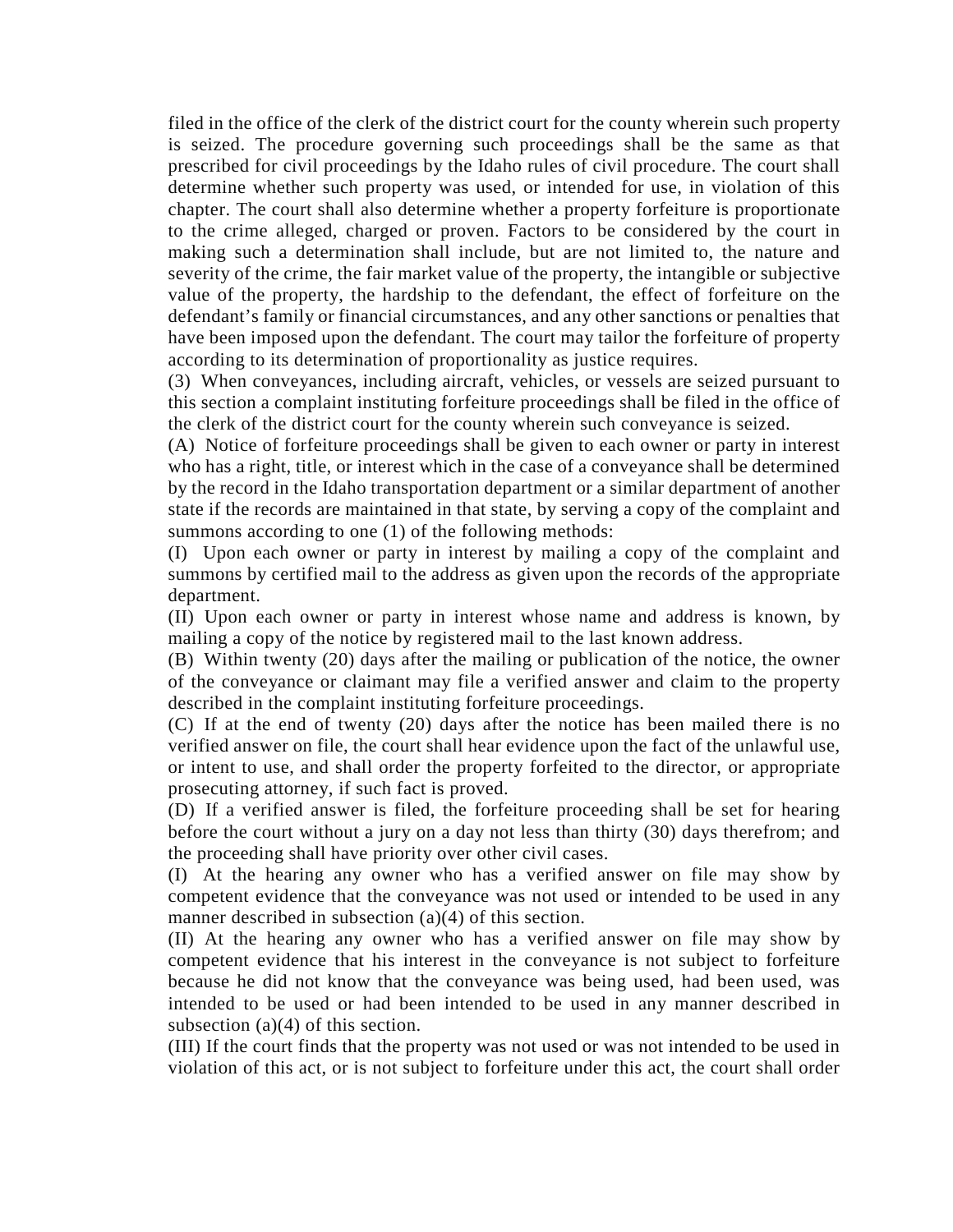the property released to the owner as his right, title, or interest appears on records in the appropriate department as of the seizure.

(IV) An owner, co-owner or claimant of any right, title, or interest in the conveyance may prove that his right, title, or interest, whether under a lien, mortgage, conditional sales contract or otherwise, was created without any knowledge or reason to believe that the conveyance was being used, had been used, was intended to be used, or had been intended to be used for the purpose alleged;

(i) In the event of such proof, the court shall order the conveyance released to the bona fide or innocent owner, purchaser, lienholder, mortgagee, or conditional sales vendor.

(ii) If the amount due to such person is less than the value of the conveyance, the conveyance may be sold at public auction by the director or appropriate prosecuting attorney. The director, or appropriate prosecuting attorney, shall publish a notice of the sale by at least one (1) publication in a newspaper published and circulated in the city, community or locality where the sale is to take place at least one (1) week prior to sale of the conveyance. The proceeds from such sale shall be distributed as follows in the order indicated:

1. To the bona fide or innocent owner, purchaser, conditional sales vendor, lienholder or mortgagee of the conveyance, if any, up to the value of his interest in the conveyance.

2. The balance, if any, in the following order:

A. To the director, or appropriate prosecuting attorney, for all expenditures made or incurred by it in connection with the sale, including expenditure for any necessary repairs, storage, or transportation of the conveyance, and for all expenditures made or incurred by him in connection with the forfeiture proceedings including, but not limited to, expenditures for witnesses' fees, reporters' fees, transcripts, printing, traveling and investigation.

B. To the law enforcement agency of this state which seized the conveyance for all expenditures for traveling, investigation, storage and other expenses made or incurred after the seizure and in connection with the forfeiture of any conveyance seized under this act.

C. The remainder, if any, to the director for credit to the drug and driving while under the influence enforcement donation fund or to the appropriate prosecuting attorney for credit to the local drug enforcement donation fund, or its equivalent.

(iii) In any case, the director, or appropriate prosecuting attorney, may, within thirty (30) days after judgment, pay the balance due to the bona fide lienholder, mortgagee or conditional sales vendor and thereby purchase the conveyance for use to enforce this act.

(e) When property is forfeited under this section, or is received from a federal enforcement agency, the director, or appropriate prosecuting attorney, may:

(1) Upon a showing that the property as set forth in this section is suited for and likely to be used for law enforcement activities, the plaintiff or law enforcement agency may, with judicial approval, retain it for official use;

(2) Sell that which is not required to be destroyed by law and which is not harmful to the public.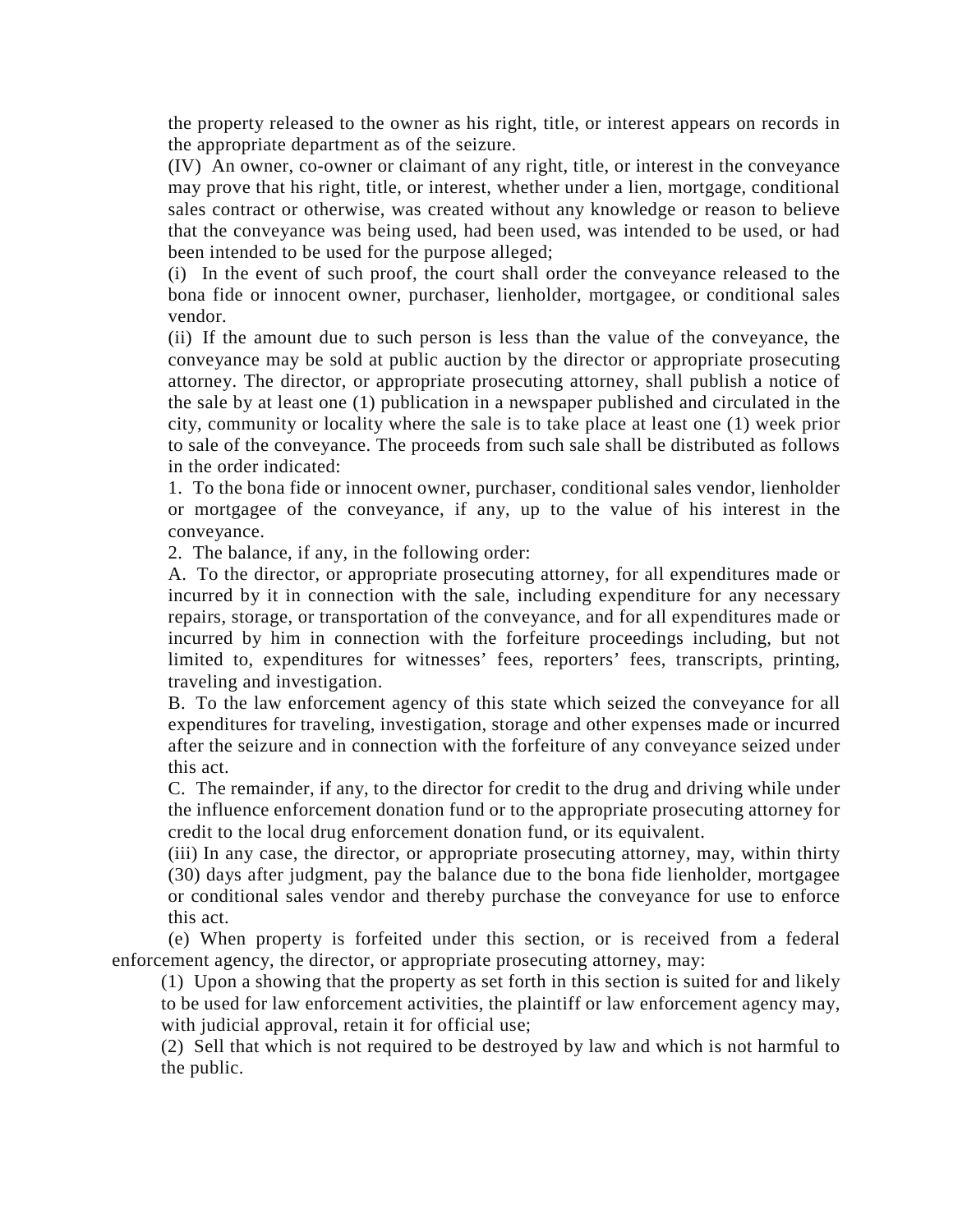The director, or appropriate prosecuting attorney, shall publish a notice of the sale by at least one (1) publication in a newspaper published and circulated in the city, community or locality where the sale is to take place at least one (1) week prior to sale of the property. The proceeds from such sale shall be distributed as follows in the order indicated:

(A) To the director, or prosecuting attorney on behalf of the county or city law enforcement agency, for all expenditures made or incurred in connection with the sale, including expenditure for any necessary repairs, maintenance, storage or transportation, and for all expenditures made or incurred in connection with the forfeiture proceedings including, but not limited to, expenditures for witnesses' fees, reporters' fees, transcripts, printing, traveling and investigation.

(B) To the law enforcement agency of this state which seized the property for all expenditures for traveling, investigation, storage and other expenses made or incurred after the seizure and in connection with the forfeiture of any property seized under this act.

(C) The remainder, if any, to the director for credit to the drug and driving while under the influence enforcement donation fund or to the appropriate prosecuting attorney for credit to the local agency's drug enforcement donation fund; or

(3) Take custody of the property and remove it for disposition in accordance with law. (f) (1) The director or any peace officer of this state seizing any of the property described in paragraphs (1) and (2) of subsection (a) of this section shall cause a written inventory to be made and maintain custody of the same until all legal actions have been exhausted unless such property has been placed in lawful custody of a court or state or federal law enforcement agency. After all legal actions have been exhausted with respect to such property, the property shall be surrendered by the court, law enforcement agency, or person having custody of the same to the director to be destroyed pursuant to paragraph (2) of this subsection. The property shall be accompanied with a written inventory on forms furnished by the director.

(2) All property described in paragraphs (1) and (2) of subsection (a) of this section that is seized or surrendered under the provisions of this act may be destroyed after all legal actions have been exhausted. The destruction shall be done under the supervision of the Idaho state police by a representative of the office of the director and a representative of the state board of pharmacy. An official record listing the property destroyed and the location of destruction shall be kept on file at the office of the director. Except, however, that the director of the Idaho state police or his designee may authorize the destruction of drug or nondrug evidence, or store those items at government expense when, in the opinion of the director or his designee, it is not reasonable to remove or transport such items from the location of the seizure for destruction. In such case, a representative sample will be removed and preserved for evidentiary purposes and, when practicable, destroyed as otherwise is in accordance with this chapter. On-site destruction of such items shall be witnessed by at least two (2) persons, one (1) of whom shall be the director or his designee who shall make a record of the destruction.

(g) Species of plants from which controlled substances in schedules I and II may be derived that have been planted or cultivated in violation of this act, or of which the owners or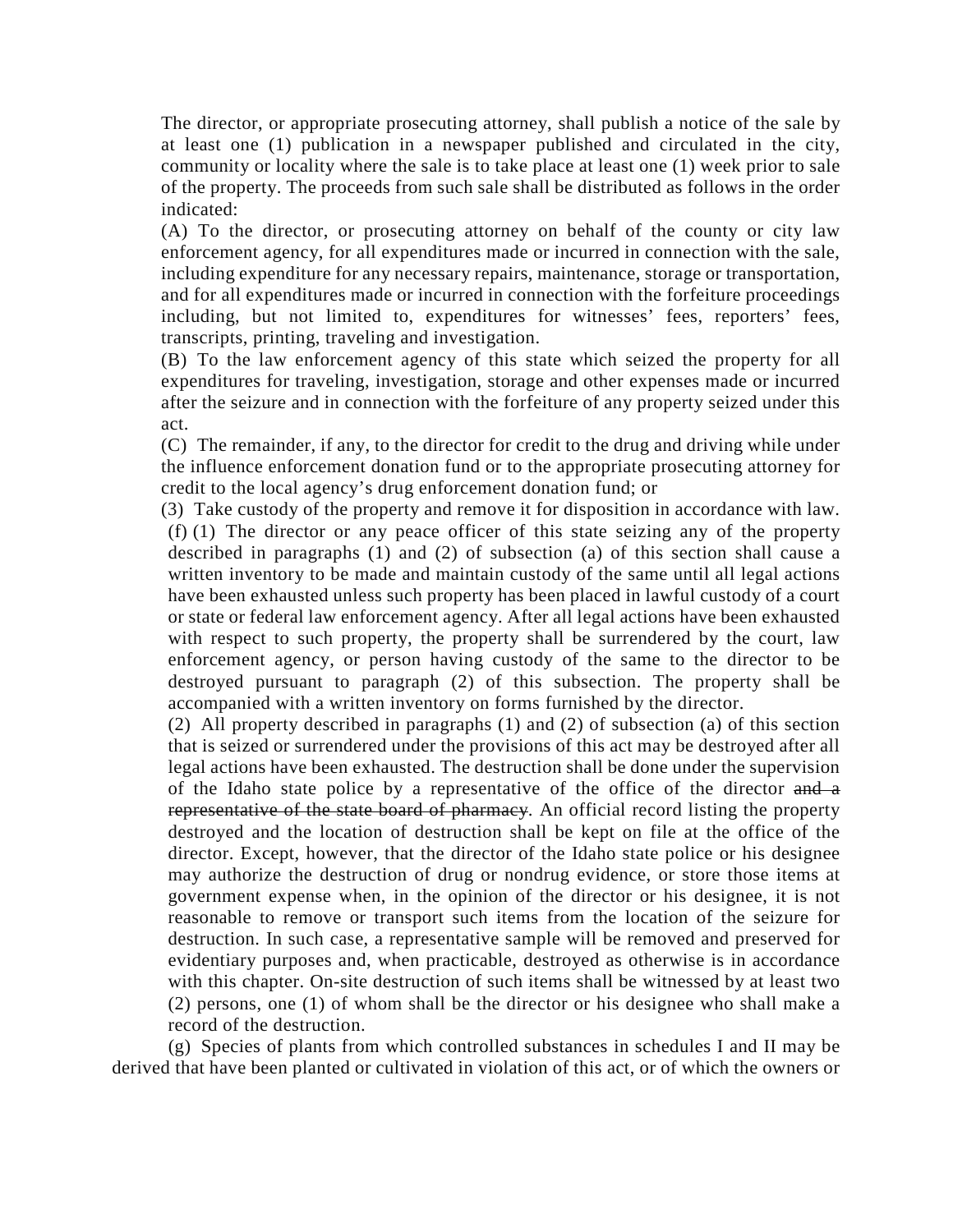cultivators are unknown, or that are wild growths, may be seized and summarily forfeited to the state.

(h) The failure, upon demand by the director, or his duly authorized agent, of the person in occupancy or in control of land or premises upon which the species of plants are growing or being stored, to produce an appropriate registration, or proof that he is the holder thereof, constitutes authority for the seizure and forfeiture of the plants.

(i) The director shall have the authority to enter upon any land or into any dwelling pursuant to a search warrant, to cut, harvest, carry off or destroy such plants described in subsection (g) of this section.

(j) On or before March 31, 2019, and by March 31 of each year thereafter, each state or local law enforcement agency in this state that has seized or forfeited property pursuant to this section shall retain the following information from the previous calendar year:

(1) Name of the law enforcement agency that seized the property;

(2) Date of seizure;

(3) Type and description of property seized, including make, model, year, and serial number, if applicable;

(4) Crime, if any, for which the suspect has been charged, including whether such crime is a violation of state or federal law;

(5) Criminal case number, if any;

(6) Outcome, if any, of suspect's case;

(7) If forfeiture was not processed under state law, the reason for the federal transfer, if known;

(8) Forfeiture case number;

(9) Date of forfeiture decision;

(10) Whether there was a forfeiture settlement agreement;

(11) Date and outcome of property disposition as described by one (1) of the following: returned to owner, partially returned to owner, sold, destroyed, or retained by law enforcement; and

(12) Value of the property forfeited based on the value realized, if sold, or a reasonable good faith estimate of the value, if possible.

Local law enforcement agencies shall submit the information required by this subsection to the county prosecutor for its jurisdiction on a form as promulgated in rule by the Idaho state police, and such prosecutor shall retain the form for a period of seven (7) years.

SECTION 3: That Section 54-1704, Idaho Code, be, and the same is hereby amended to read as follows:

54-1704. PRACTICE OF PHARMACY. "Practice of pharmacy" means:

(1) The interpretation, evaluation and dispensing of prescription drug orders;

(2) Participation in drug and device selection, drug administration, prospective and retrospective drug reviews and drug or drug-related research;

(3) The provision of patient counseling and the provision of those acts or services necessary to provide pharmaceutical care;

(4) The responsibility for: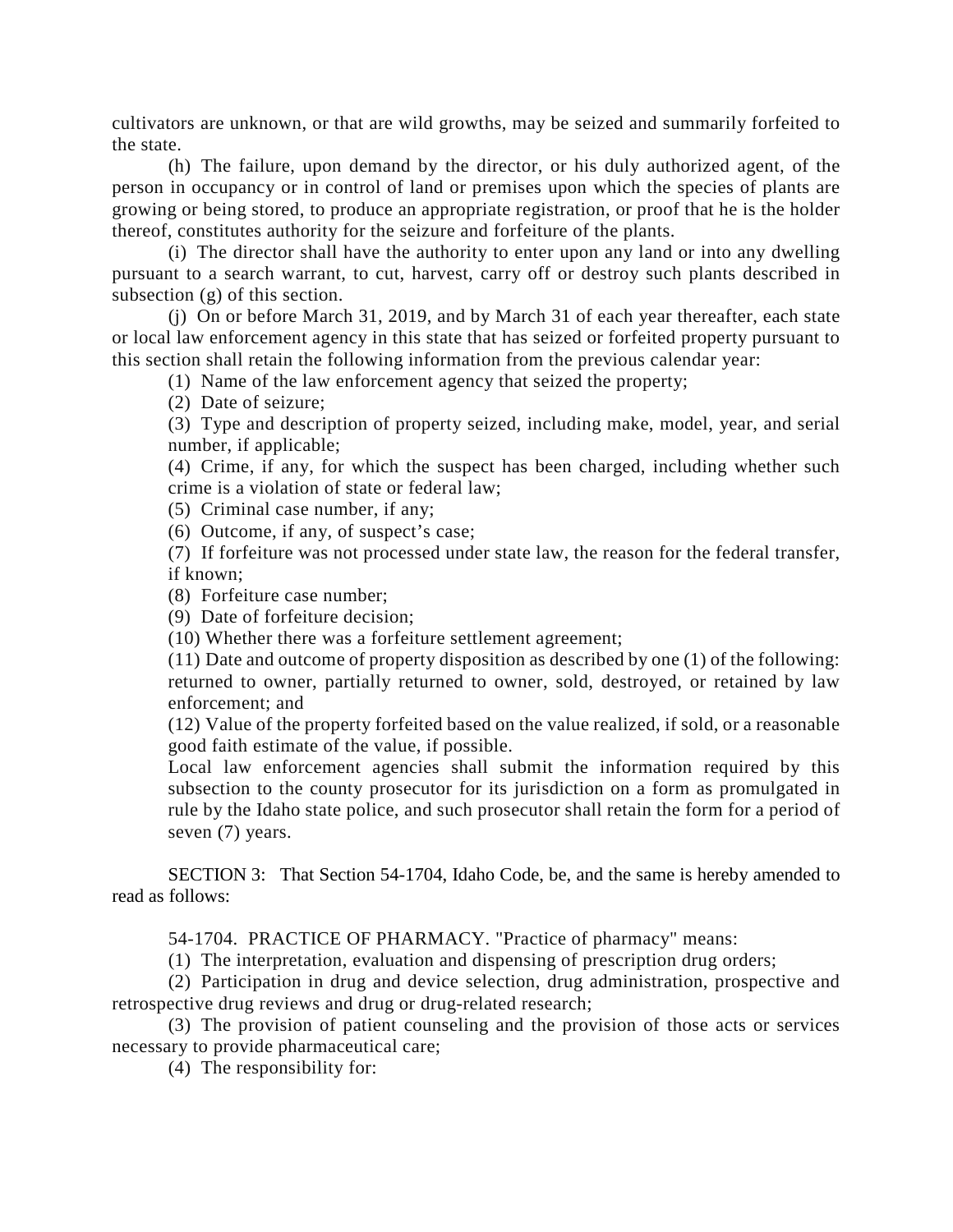(a) Compounding and labeling of drugs and devices, except labeling by a manufacturer, repackager or distributor of nonprescription drugs and commercially packaged legend drugs and devices;

(b) Proper and safe storage of drugs and devices, and maintenance of proper records for them; and

(c) The offering or performing of those acts, services, operations or transactions necessary to the conduct, operation, management and control of pharmacy;

(5) The prescribing of:

(a) Dietary fluoride supplements when prescribed according to the American dental association's recommendations for persons whose drinking water is proven to have a fluoride content below the United States department of health and human services' recommended concentration;

(ba) Agents for active immunization when prescribed for susceptible persons six (6) years of age or older for the protection from communicable disease;

(c) Opioid antagonists pursuant to section [54-1733B,](https://legislature.idaho.gov/statutesrules/idstat/Title54/T54CH17/SECT54-1733B) Idaho Code;

(d) Epinephrine auto-injectors pursuant to sections [54-1733C](https://legislature.idaho.gov/statutesrules/idstat/Title54/T54CH17/SECT54-1733C) and [54-1733D,](https://legislature.idaho.gov/statutesrules/idstat/Title54/T54CH17/SECT54-1733D) Idaho Code;

(e) Tobacco cessation products pursuant to section [54-1733E,](https://legislature.idaho.gov/statutesrules/idstat/Title54/T54CH17/SECT54-1733E) Idaho Code;

(f) Tuberculin purified protein derivative products pursuant to section [54-1733F,](https://legislature.idaho.gov/statutesrules/idstat/Title54/T54CH17/SECT54-1733F) Idaho Code; and

(gb) Drugs, drug categories, or devices that are prescribed in accordance with the product's federal food and drug administration-approved labeling and that are limited to conditions that:

(i) Do not require a new diagnosis;

(ii) Are minor and generally self-limiting;

(iii) Have a test that is used to guide diagnosis or clinical decision-making and are waived under the federal clinical laboratory improvement amendments of 1988; or

(iv) In the professional judgment of the pharmacist, threaten the health or safety of the patient should the prescription not be immediately dispensed. In such cases, only sufficient quantity may be provided until the patient is able to be seen by another provider.

The board shall not adopt any rules authorizing a pharmacist to prescribe a controlled drug, compounded drug or biological product.

SECTION 4: That Section 54-1705, Idaho Code, be, and the same is hereby amended to read as follows:

54-1705. DEFINITIONS. In this chapter:

(1) "Board of pharmacy" or "board" means the Idaho state board of pharmacy.

(2) "Central drug outlet" means a resident or nonresident pharmacy, drug outlet or business entity employing or contracting pharmacists to perform off-site pharmacy services.

(3) "Compounding" means the practice in which a pharmacist, a prescriber, or, in the case of an outsourcing facility, a person under the supervision of a pharmacist, combines, mixes or alters ingredients of a drug to create a medication tailored to the needs of an individual patient.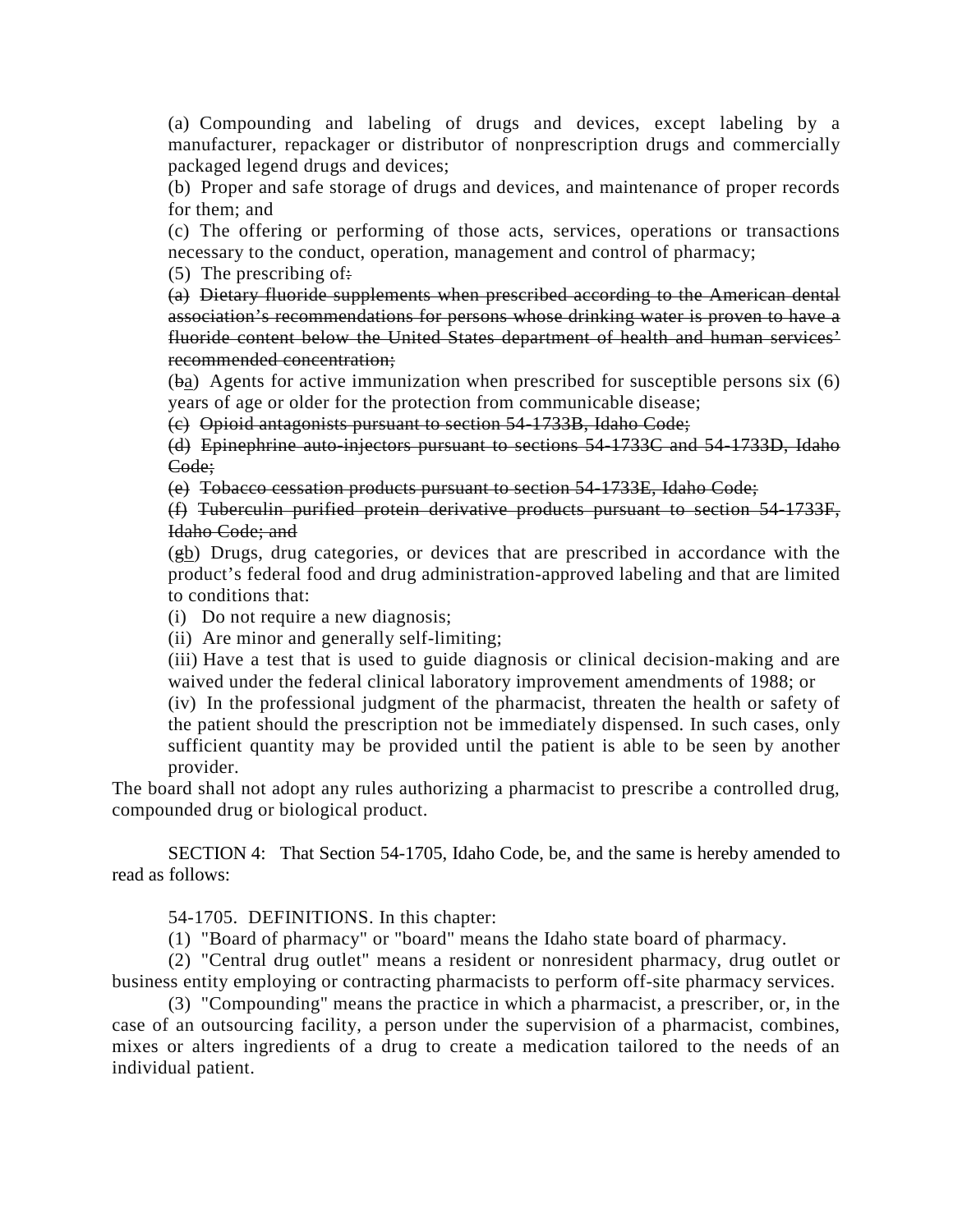(4) "Counseling" or "counsel" means the effective communication by the pharmacist of information, as set out in this chapter, to the patient or caregiver in order to improve therapeutic outcomes by maximizing proper use of prescription drugs and devices. Specific areas of counseling include, but are not limited to:

(a) Name and strength and description of the drug;

(b) Route of administration, dosage, dosage form, continuity of therapy and refill information;

(c) Special directions and precautions for preparation, administration, storage and use by the patient as deemed necessary by the pharmacist;

(d) Side effects or adverse effects and interactions and therapeutic contraindications that may be encountered, including their avoidance, which may interfere with the proper use of the drug or device as was intended by the prescriber, and the action required if they occur;

(e) Techniques for self-monitoring drug therapy; and

(f) Action to be taken in the event of a missed dose.

(5) "Deliver" or "delivery" means the actual, constructive or attempted transfer of a drug or device from one person to another, whether or not for a consideration.

(6) "Device" means an instrument, apparatus, implement, machine, contrivance, implant, in vitro reagent or other similar related article including any component part or accessory which is:

(a) Recognized in the official United States Pharmacopoeia or official National Formulary, other drug compendia or any supplement to them;

(b) Intended for use in the diagnosis of disease or other conditions, or the cure, mitigation, treatment or prevention of disease in man or other animal;

(c) Intended to affect the structure or any function of the body of man or other animal, and which does not achieve any of its principal intended purposes through chemical action within or on the body of man or other animal, and which is not dependent upon being metabolized for the achievement of any of its principal intended purposes.

(7) "Dispense" or "dispensing" means the preparation and delivery of a drug pursuant to a lawful prescription drug order of a practitioner in a suitable container appropriately labeled for subsequent administration to or use by a patient or other individual entitled to receive the prescription.

(8) "Distribute" means the delivery of a drug other than by administering or dispensing.

(9) "Drug" means:

(a) Articles recognized as drugs in the official United States Pharmacopoeia, official National Formulary, official Homeopathic Pharmacopoeia, other drug compendia or any supplement to any of them;

(b) Articles intended for use in the diagnosis, cure, mitigation, treatment or prevention of disease in man or other animal;

(c) Articles, other than food, intended to affect the structure or any function of the body of man or other animal; and

(d) Articles intended for use as a component of any articles specified in paragraph (a), (b) or (c) of this subsection.

(10) "Drug outlet" means a resident or nonresident pharmacy, business entity or other facility where employees or personnel are engaged in the practice of pharmacy, in the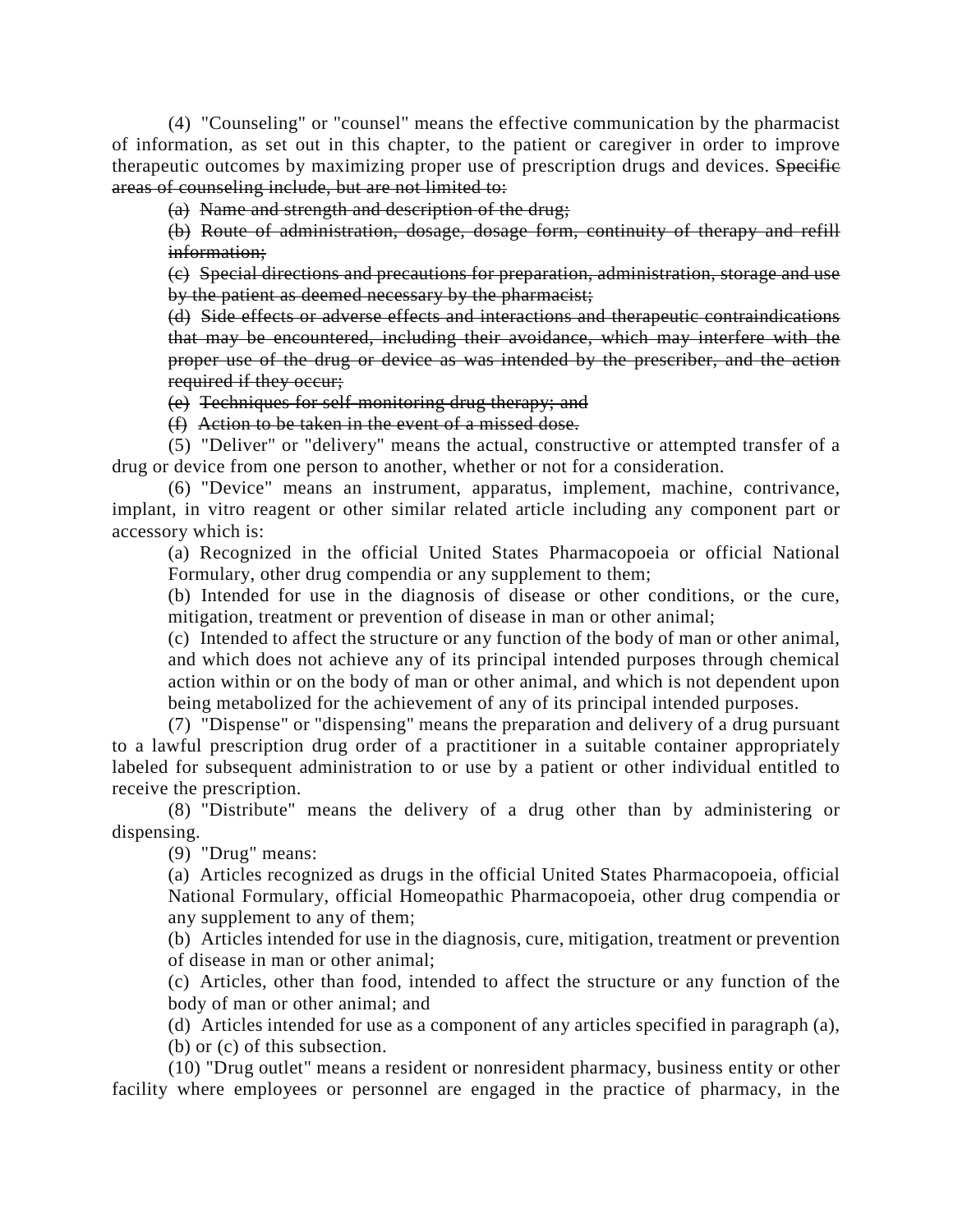provision of pharmaceutical care, or in the dispensing, delivering, distributing or manufacturing of drugs or devices in or into Idaho.

(11) "Institutional drug order" means a prescription drug order issued in the unique form and manner permitted for a patient or resident of an institutional facility or as permitted for other purposes as defined in rule. Unless specifically differentiated, state law applicable to a prescription drug order is also applicable to an institutional drug order.

(12) "Institutional facility" means a facility for which its primary purpose is to provide a physical environment for patients to obtain health care services and in which patients spend a majority of their time, as may be further defined by board rule.

(13) "Internship" means a practical experience program under the supervision of a preceptor.

(14) "Investigational or new drug" means any drug which is limited by state or federal law to use under professional supervision of a practitioner authorized by law to prescribe or administer such drug.

(15) "Labeling" means the process of preparing and affixing of a label to any drug container, exclusive however of the labeling by a manufacturer, packer or distributor of a nonprescription drug or commercially packaged legend drug or device. Any such label shall include all information required by federal and state law.

(16) "Limited service outlet" means a resident or nonresident pharmacy, facility or business entity that is subject to registration by the board, pursuant to section [54-1729,](https://legislature.idaho.gov/statutesrules/idstat/Title54/T54CH17/SECT54-1729) Idaho Code, and has employees or personnel engaged in the practice of pharmacy, in the provision of pharmaceutical care, or in the dispensing, delivering, distributing or manufacturing of drugs or devices as may be further defined by board rule but is not a retail pharmacy, institutional facility, manufacturer, wholesaler, nonresident central drug outlet or mail service pharmacy.

(17) "Mail service pharmacy" means a nonresident pharmacy that ships, mails or delivers by any lawful means a dispensed legend drug to residents in this state pursuant to a legally issued prescription drug order and ensures the provision of corresponding related pharmaceutical care services required by law.

(18) "Manufacture" means the production, preparation, propagation, compounding, conversion or processing of a device or a drug, either directly or indirectly by extraction from substances of natural origin or independently by means of chemical synthesis or by a combination of extraction and chemical synthesis, and includes any packaging or repackaging of the substance or labeling or relabeling of its container, except that this term does not include the preparation or compounding of a drug by an individual for his own use or the preparation, compounding, packaging or labeling of a drug:

(a) By a pharmacist or practitioner as an incident to his administering, dispensing or,

as authorized by board rule, distributing of a drug in the course of his professional practice; or

(b) By a practitioner or by his authorization under his supervision for the purpose of or as an incident to research, teaching or chemical analysis and not for sale.

(19) "Manufacturer" means a person who by compounding, cultivating, harvesting, mixing or other process produces or prepares legend drugs, and includes persons who prepare such drugs in dosage forms by mixing, compounding, encapsulating, entableting, or other process, or who packages or repackages such drugs, but does not include pharmacists or practitioners in the practice of their profession.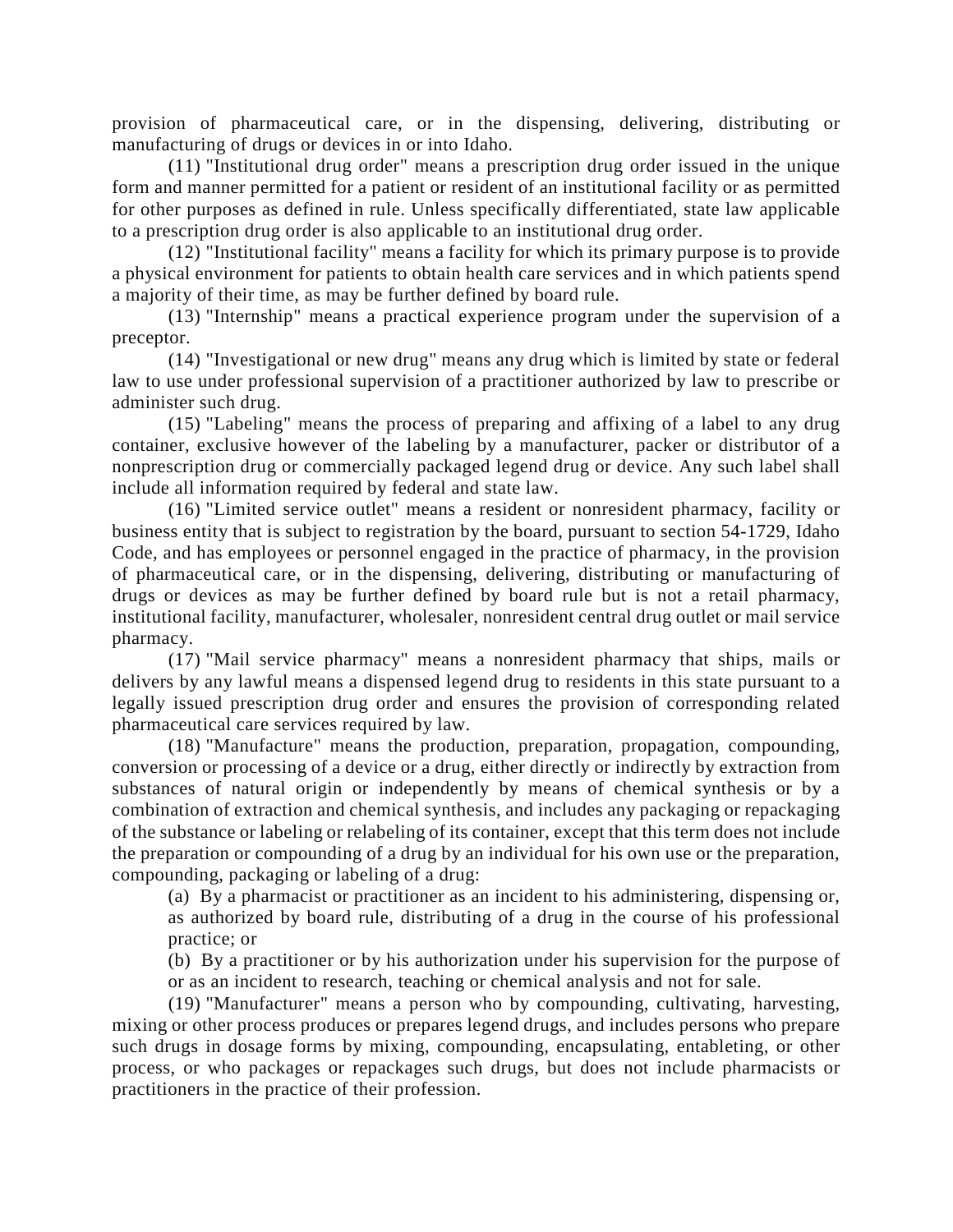(20) "Nonprescription drugs" means medicines or drugs which may be sold without a prescription drug order and which are prepackaged for use by the consumer and labeled in accordance with state and federal law.

(21) "Nonresident" means a person or business entity located in the District of Columbia or a state or territory other than Idaho that practices pharmacy including, but not limited to, pharmaceutical care services into Idaho.

(22) "Off-site pharmacy services" means services provided by a central drug outlet or an off-site pharmacist or technician. Services may include, but are not limited to: processing a request from another pharmacy to fill, refill or dispense a prescription drug order; performance of processing functions; or providing cognitive or pharmaceutical case services. Each function may be performed by the same or different persons and at the same or different locations.

(23) "Outsourcing facility" means a pharmacy or facility that is registered by the United States food and drug administration pursuant to 21 U.S.C. 353b and either registered or endorsed by the board.

(24) "Person" means an individual, corporation, partnership, association or any other legal entity.

(25) "Person in charge" or "PIC" means a pharmacist or, in the case of a prescriber drug outlet, a prescriber person whose qualifications, responsibilities and reporting requirements are defined in rule.

(26) "Pharmaceutical care" means drug therapy and other pharmaceutical patient care services intended to achieve outcomes related to the cure or prevention of a disease, elimination or reduction of a patient's symptoms, or arresting or slowing of a disease process as defined in the rules of the board.

(27) "Pharmacist" means an individual licensed by this state to engage in the practice of pharmacy or a pharmacist registered by this state who is located in another state, territory or the District of Columbia and is engaged in the practice of pharmacy into Idaho, unless exempted.

(28) "Pharmacist intern" means a person who is enrolled in or who has completed a course of study at an accredited school or college of pharmacy and is registered with the board as a pharmacist intern prior to commencement of an internship program.

(29) "Pharmacy" means any drug outlet, facility, department or other place where prescription drug orders are filled or compounded and prescriptions are sold, dispensed, offered or displayed for sale, which has, as its principal purpose, the dispensing of drug and health supplies intended for the general health, welfare and safety of the public.

(30) "Practitioner" means a person licensed in this state and permitted by such license to dispense, conduct research with respect to or administer drugs in the course of professional practice or research in this state.

(31) "Preceptor" means a pharmacist or other health professional licensed and in good standing who supervises the internship training of a registered pharmacist intern.

(32) "Precursor" means a substance, other than a legend drug, which is an immediate chemical intermediate that can be processed or synthesized into a legend drug, and is used or produced primarily for use in the manufacture of a legend drug by persons other than persons licensed to manufacture such legend drugs by the Idaho board of pharmacy, registered by the state board of health and welfare, or licensed to practice pharmacy by the Idaho board of pharmacy.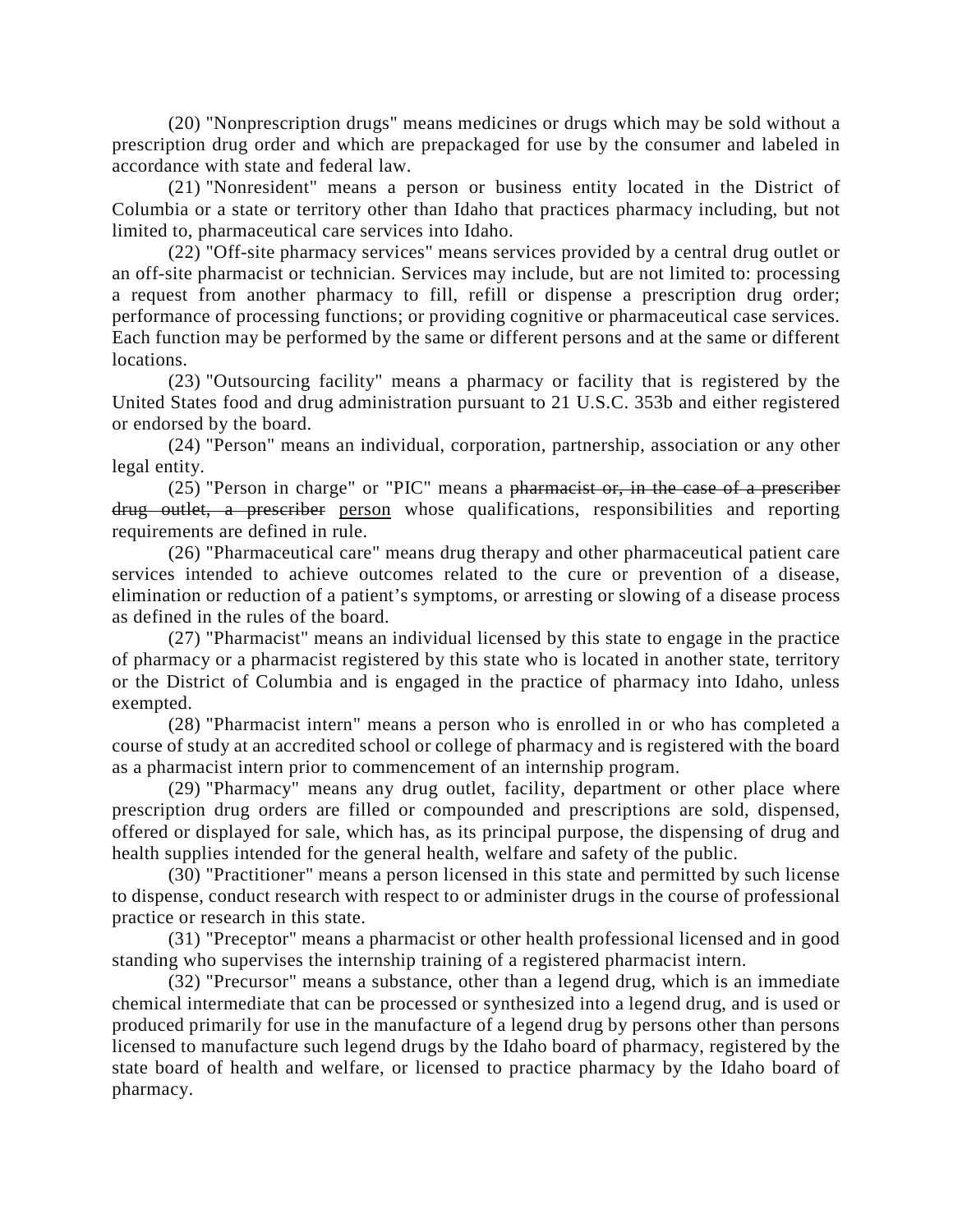(33) "Prescriber" means an individual currently licensed, registered or otherwise authorized to prescribe and administer drugs in the course of professional practice.

(34) "Prescriber drug outlet" means a drug outlet in which prescription drugs or devices are dispensed directly to patients under the supervision of a prescriber, except where delivery is accomplished only through on-site administration or the provision of drug samples, patient assistance program drugs, or investigational drugs as permitted in [chapter 94, title 39,](https://legislature.idaho.gov/statutesrules/idstat/Title39/T39CH94) Idaho Code.

(35) "Prescription drug or legend drug" means a drug that under federal law is required, prior to being dispensed or delivered, to be labeled with one (1) of the following statements:

(a) "Caution: Federal law prohibits dispensing without a prescription"; or

(b) "Rx Only"; or

(c) "Caution: Federal law restricts this drug to use by or on the order of a licensed veterinarian";

or a drug which is required by any applicable federal or state law or regulation to be dispensed on prescription drug order only or is restricted to use by practitioners only.

(36) "Prescription drug order" means a valid order of a prescriber for a drug or device for an ultimate user of the drug or device.

(37) "Prospective drug review" includes, but is not limited to, the following activities: (a) Evaluation of the prescription drug order for $\div$ 

 $(i)$  Kknown allergies;

 $(ii)$  Residential therapy contraindications;

(iii) Rreasonable dose and route of administration;, and

(iv) Rreasonable directions for use.

(b) Evaluation of the prescription drug order for duplication of therapy.

(c) Evaluation of the prescription drug order for drug, food, or disease interactions $\div$ .

- (i) Drug-drug;
- (ii) Drug-food; and

(iii) Drug-disease.

(d) Evaluation of the prescription drug order for proper utilization.

(i) Oover- or under-utilization;, and

(ii) Aabuse/misuse.

(38) "Record" means all papers, letters, memoranda, notes, prescriptions, drug orders, invoices, statements, patient medication charts or files, computerized records or other written indicia, documents or objects that are used in any way in connection with the purchase, sale or handling of any drug or device.

(39) "Sale" means every sale and includes:

(a) Manufacturing, processing, transporting, handling, packaging or any other production, preparation or repackaging;

- (b) Exposure, offer, or any other proffer;
- (c) Holding, storing or any other possession;
- (d) Dispensing, giving, delivering or any other supplying; and
- (e) Applying, administering or any other usage.

(40) "Ultimate user" means a person who lawfully possesses a drug for his own use or for the use of a member of his household or for administering to an animal owned by him or by a member of his household.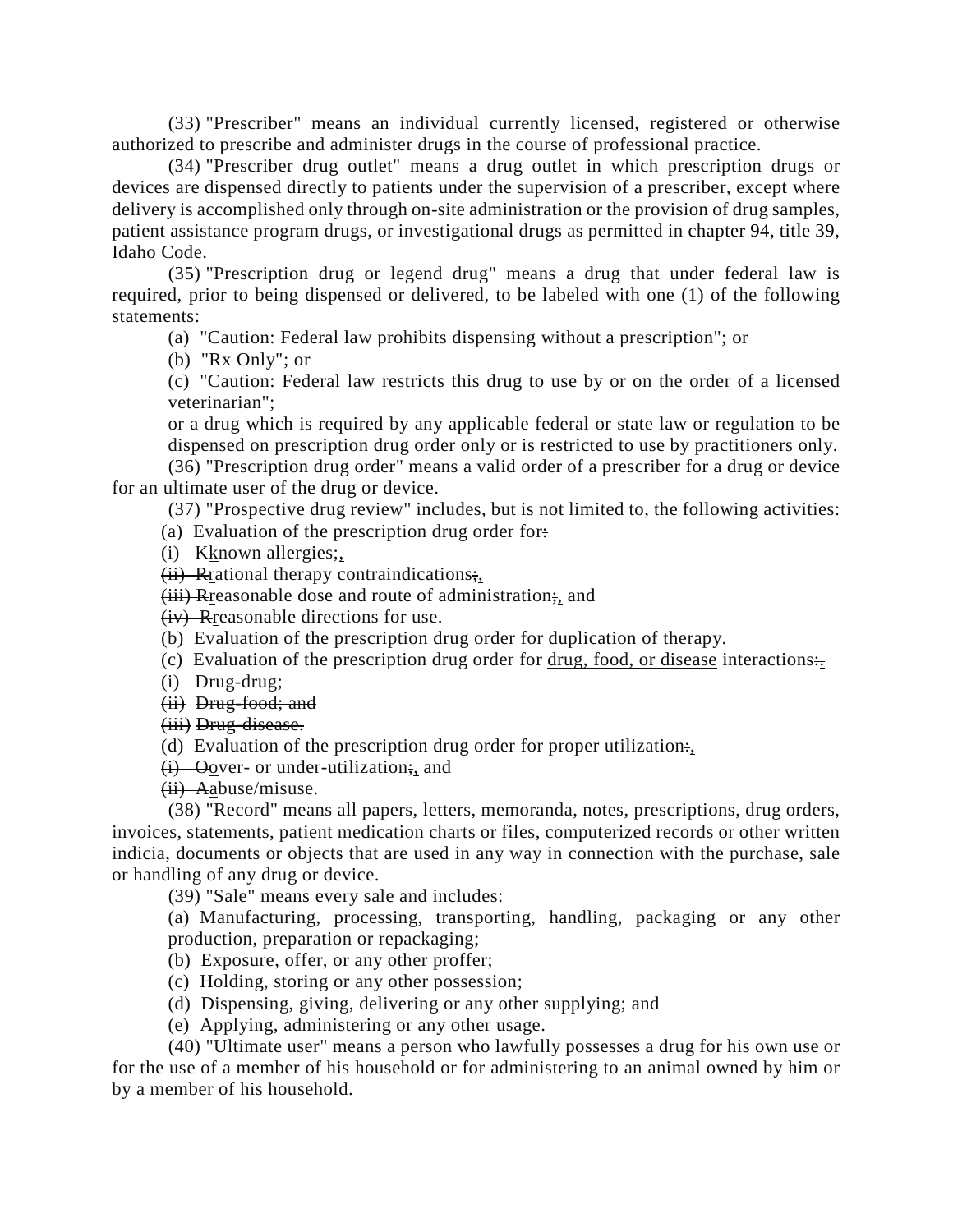(41) "Veterinary drug outlet" means a prescriber drug outlet that dispenses drugs or devices intended for animal patients.

(42) "Wholesaler" means a person who in the usual course of business lawfully distributes drugs or devices in or into Idaho to persons other than the ultimate user.

SECTION 5: That Section 54-1711, Idaho Code, be, and the same is hereby amended to read as follows:

54-1711. VACANCIES. Any vacancy which occurs in the membership of the board for any reason, including expiration of term, removal, resignation, death, disability or disqualification, shall be filled by the governor in the manner prescribed in section [54-1709,](https://legislature.idaho.gov/statutesrules/idstat/Title54/T54CH17/SECT54-1709) Idaho Code. The governor shall fill vacancies which occur by expiration of full terms within thirty (30) days prior to each date of expiration, and shall fill vacancies which occur for any other reason within sixty (60) days after such vacancy occurs.

SECTION 6: That Section 54-1722, Idaho Code, be, and the same is hereby amended to read as follows:

54-1722. QUALIFICATIONS FOR LICENSURE BY EXAMINATION. (1) To obtain a license to engage in the practice of pharmacy, an applicant for licensure by examination shall:

(a) Have submitted a written application in the form prescribed by the board of pharmacy;

(b) Have attained the age of majority;

(c) Be of good moral character and temperate habits;

(d) Have graduated and received the first professional undergraduate degree from a school or college of pharmacy approved by the board of pharmacy;

(ed) Have completed an internship or other program approved by the board of pharmacy, or demonstrated to the board's satisfaction experience in the practice of pharmacy that meets or exceeds the minimum internship requirements of the board;

(fe) Have successfully passed an examination given by the board of pharmacy; and

(gf) Paid the fees specified by the board of pharmacy for examination and issuance of license.

(2) Examinations. The examination shall be prepared to measure the competence of the applicant to engage in the practice of pharmacy. The board may employ and cooperate with any organization or consultant in the preparation and grading of an appropriate examination, but shall retain the sole discretion and responsibility of determining which applicants have successfully passed such an examination.

(3) Internship and other training programs. All applicants for licensure by examination shall obtain practical experience in the practice of pharmacy concurrent with or after college attendance, or both, under such terms and conditions as the board shall determine.

(4) Any applicant who is a graduate of a school or college of pharmacy located outside the United States, the degree program of which has not been approved by the board, but who is otherwise qualified to apply for a license to practice pharmacy in this state, may be considered to have satisfied the degree requirements of subsection (1)(d) of this section by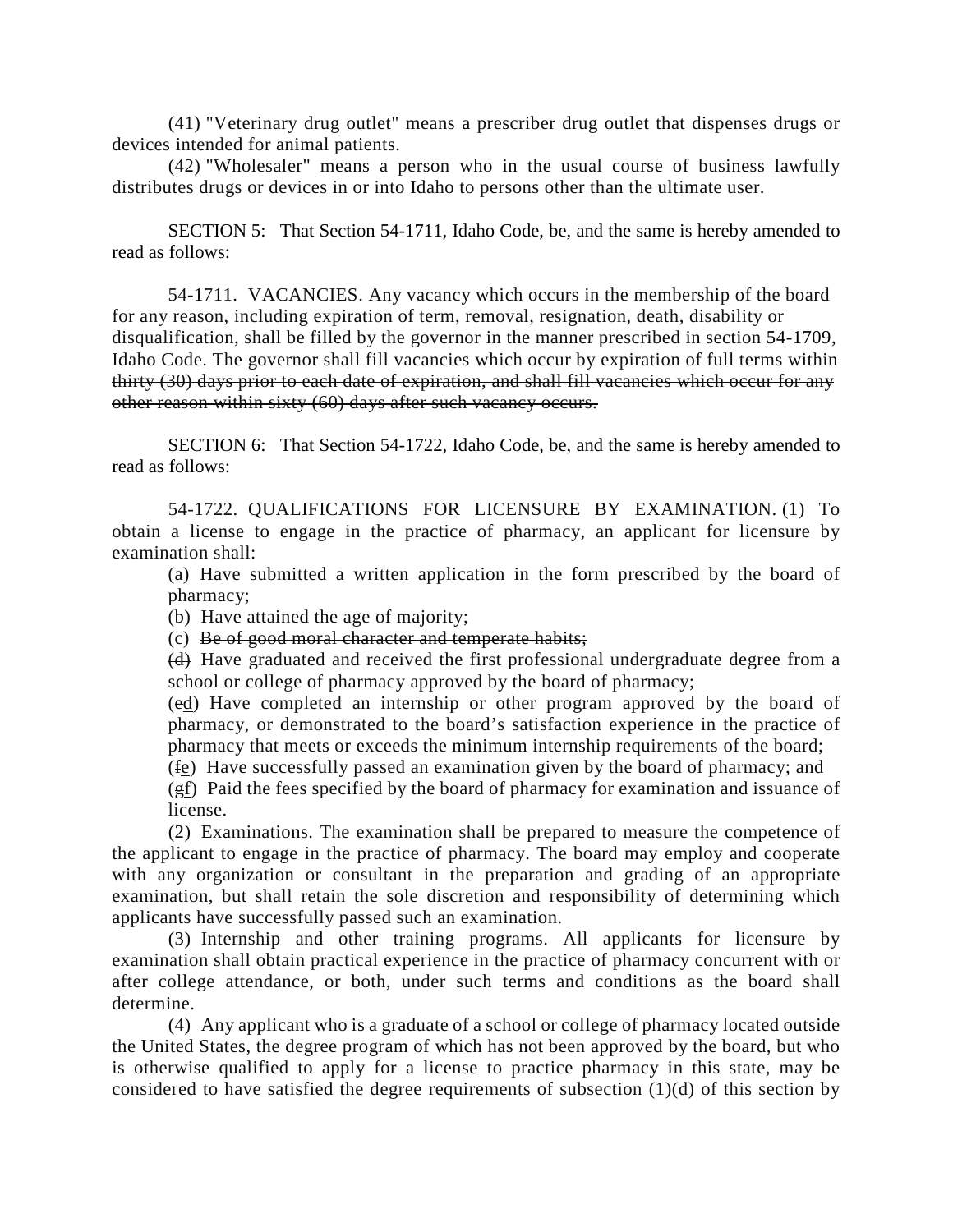verification to the board of his academic record and his graduation and by meeting any other requirements as the board may establish from time to time. The board may require that the applicant successfully pass an examination given or approved by the board to establish proficiency in English and an equivalency of education with qualified graduates of a degree program specified in subsection (1)(d) of this

SECTION 7: That Section 54-1725, Idaho Code, be, and the same is hereby amended to read as follows:

54-1725. CONTINUING PHARMACY EDUCATION. (1) The legislature makes the following findings and declarations:

(a) Because of the continuous introduction of new therapeutic and diagnostic agents and the changing concepts in the delivery of health care services in the practice of pharmacy, it is essential that a pharmacist undertake a continuing education program in order to maintain his professional competency and improve his professional skills; and

(b) To assure the continued competency of the pharmacist and to maintain uniform qualifications for registration and licensure in the profession for the protection of the health and welfare of its citizens, the legislature of this state deems it in the public interest to adopt a continuing professional education program.

(2) No annual renewal license shall be issued to a pharmacist until such pharmacist shall have submitted proof to the board that he has satisfactorily completed an accredited program of continuing professional education during the previous year to help assure his continued competence to engage in the practice of pharmacy. The board shall from time to time determine the amount of continuing education to be required.

(31) The board shall adopt rules and regulations necessary to carry out the stated objectives and purposes and to enforce the provisions of this section, which shall include the methods of determining which continuing education programs are accredited programs, any fees the amount of continuing education to be required, and such other rules and regulations consistent with this section as the board shall determine.

SECTION 8: That Section 54-1733C, Idaho Code, be, and the same is hereby repealed.

SECTION 9: That Section 54-1733D, Idaho Code, be, and the same is hereby amended to read as follows:

54-1733D. EPINEPHRINE AUTO-INJECTORS — PRESCRIPTION AND ADMINISTRATION. (1) Notwithstanding any other provision of law, any prescriber or pharmacist acting in good faith and exercising reasonable care may prescribe an epinephrine auto-injector to:

 $(1a)$  A person at risk of experiencing anaphylaxis;

(2b) A person in a position to assist a person at risk of experiencing anaphylaxis;

(3c) A person who, in the course of the person's official duties or business, may encounter a person experiencing anaphylaxis; and

(4d) A person who, in the opinion of the prescriber or pharmacist, has a valid reason to be in possession of an epinephrine auto-injector.